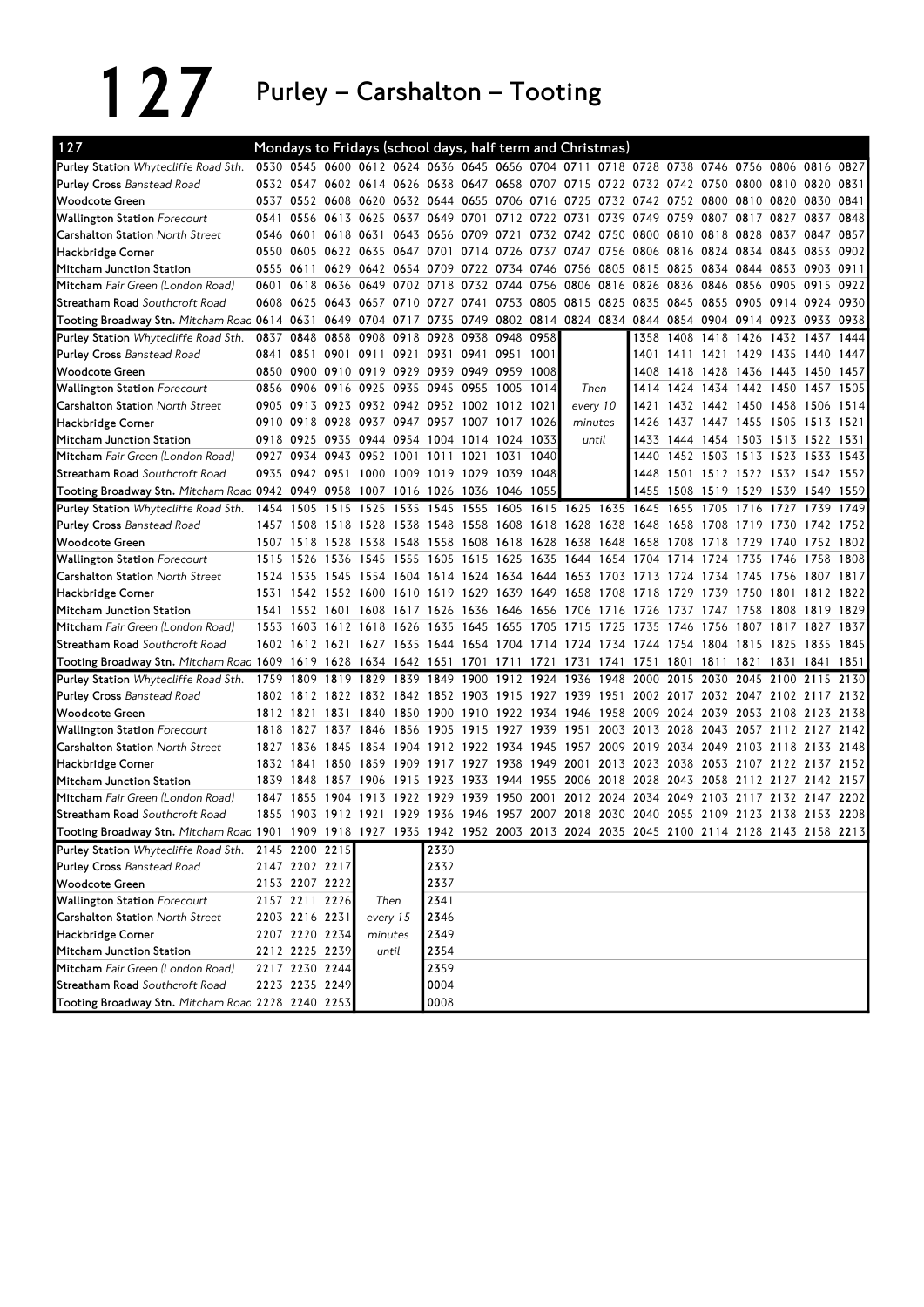| 127                                                                                                                            |      | Mondays to Fridays (Summer and Easter school holidays) |          |                                    |           |                |       |                     |           |      |                                                                                           |      |                               |                     |                |                |           |
|--------------------------------------------------------------------------------------------------------------------------------|------|--------------------------------------------------------|----------|------------------------------------|-----------|----------------|-------|---------------------|-----------|------|-------------------------------------------------------------------------------------------|------|-------------------------------|---------------------|----------------|----------------|-----------|
| Purley Station Whytecliffe Road Sth. 0530 0545 0600 0612 0624 0636 0646 0655 0704 0712                                         |      |                                                        |          |                                    |           |                |       |                     |           |      |                                                                                           |      | 0812 0822 0832 0842 0852 0902 |                     |                |                |           |
| <b>Purley Cross Banstead Road</b>                                                                                              |      | 0532 0547 0602 0614 0626 0638 0648 0657 0707 0715      |          |                                    |           |                |       |                     |           |      |                                                                                           |      | 0815 0825 0835 0845 0855 0905 |                     |                |                |           |
| Woodcote Green                                                                                                                 |      | 0537 0552 0608 0620 0632 0644 0655 0705 0715           |          |                                    |           |                |       |                     |           | 0724 |                                                                                           |      | 0824 0833 0843 0853 0903 0913 |                     |                |                |           |
| Wallington Station Forecourt                                                                                                   |      | 0541 0556 0613 0625 0637 0649 0700 0711 0721           |          |                                    |           |                |       |                     |           | 0730 | Then                                                                                      |      | 0830 0839 0849 0859 0909      |                     |                |                | 0919      |
| Carshalton Station North Street                                                                                                |      | 0546 0601 0618 0631 0643 0655 0707 0718 0729           |          |                                    |           |                |       |                     |           | 0738 | every 10                                                                                  |      | 0838 0847 0857 0907 0916      |                     |                |                | 09261     |
| Hackbridge Corner                                                                                                              |      | 0550 0605 0622 0635 0647 0700 0712 0723 0735 0744      |          |                                    |           |                |       |                     |           |      | minutes                                                                                   |      | 0844 0853 0903 0912 0921      |                     |                |                | 0931      |
| Mitcham Junction Station                                                                                                       |      | 0555 0611 0628 0641 0654 0707 0719 0731 0743 0752      |          |                                    |           |                |       |                     |           |      | until                                                                                     |      | 0852 0901 0911 0919 0928 0938 |                     |                |                |           |
| Mitcham Fair Green (London Road)                                                                                               |      | 0601 0617 0635 0648 0702 0716 0728 0740 0752 0802      |          |                                    |           |                |       |                     |           |      |                                                                                           |      | 0902 0910 0920 0928 0936      |                     |                |                | 0946      |
| Streatham Road Southcroft Road                                                                                                 |      | 0608 0624 0642 0656 0710 0725                          |          |                                    |           |                |       | 0737 0749 0801      |           | 0811 |                                                                                           | 0911 | 0919 0929 0936                |                     |                | 0944 0954      |           |
| Tooting Broadway Stn. Mitcham Roac 0614 0630 0648 0702 0717 0733 0745 0757 0809                                                |      |                                                        |          |                                    |           |                |       |                     |           | 0819 |                                                                                           | 0919 | 0927 0937 0943 0951 1001      |                     |                |                |           |
| Purley Station Whytecliffe Road Sth.                                                                                           |      | 0912 0922 0932 0942 0952                               |          |                                    |           |                |       |                     |           |      | 1352 1402 1412 1422 1432 1441                                                             |      |                               |                     |                | 1531 1540 1548 |           |
| <b>Purley Cross Banstead Road</b>                                                                                              |      | 0915 0925 0935 0945 0955                               |          |                                    |           |                |       |                     | 1355 1405 |      | 1415 1425 1435                                                                            | 1444 |                               |                     |                | 1534 1543 1551 |           |
| Woodcote Green                                                                                                                 |      | 0923 0933 0943 0953 1002                               |          |                                    |           |                |       |                     |           |      | 1402 1412 1423 1433 1443 1452                                                             |      |                               |                     |                | 1542 1551 1600 |           |
| <b>Wallington Station</b> Forecourt                                                                                            |      | 0929 0939 0949 0959 1008                               |          |                                    |           | Then           |       |                     |           |      | 1408 1418 1429 1439 1449 1458                                                             |      | Then                          |                     | 1548           | 1557 1606      |           |
| <b>Carshalton Station North Street</b>                                                                                         |      | 0936 0946 0956 1006 1015                               |          |                                    |           | every 10       |       |                     | 1415 1425 |      | 1436 1446 1456                                                                            | 1505 | every 10                      |                     | 1555           | 1605 1614      |           |
| Hackbridge Corner                                                                                                              |      | 0941 0951 1001 1011                                    |          |                                    | 1020      | minutes        |       |                     | 1420 1430 |      | 1441 1451 1501 1510                                                                       |      | minutes                       |                     |                | 1600 1610 1619 |           |
| Mitcham Junction Station                                                                                                       |      | 0948 0958 1008 1018 1027                               |          |                                    |           |                | until |                     |           |      | 1427 1437 1448 1458 1508 1517                                                             |      | until                         |                     |                | 1607 1617 1626 |           |
| Mitcham Fair Green (London Road)                                                                                               |      | 0955 1005 1015 1025 1034                               |          |                                    |           |                |       |                     | 1434 1445 |      | 1456 1506 1516 1525                                                                       |      |                               |                     | 1615           | 1625 1635      |           |
| <b>Streatham Road</b> Southcroft Road                                                                                          |      | 1003 1013 1023 1033 1042                               |          |                                    |           |                |       |                     |           |      | 1442 1453 1505 1515 1525 1534                                                             |      |                               |                     |                | 1624 1634 1644 |           |
| Tooting Broadway Stn. Mitcham Roac 1010 1020 1030 1040 1049                                                                    |      |                                                        |          |                                    |           |                |       |                     |           |      | 1449 1500 1512 1522 1532 1541                                                             |      |                               |                     |                | 1631 1641 1651 |           |
| Purley Station Whytecliffe Road Sth.                                                                                           | 1558 |                                                        |          |                                    | 1748 1758 | 1808 1818 1828 |       |                     | 1839      | 1849 | 1900                                                                                      |      | 1912 1924 1936 1948           |                     | 2000           | 2015           | 2030      |
| <b>Purley Cross Banstead Road</b>                                                                                              | 1601 |                                                        |          | 1751                               | 1801      |                |       |                     |           |      | 1811 1821 1831 1842 1852 1903 1915                                                        | 1927 | 1939 1951                     |                     | 2002 2017      |                | 2032      |
| Woodcote Green                                                                                                                 | 1610 |                                                        |          |                                    |           |                |       |                     |           |      | 1800 1810 1819 1829 1839 1850 1900 1910 1922 1934 1946 1958 2009                          |      |                               |                     |                | 2024           | 2039      |
| <b>Wallington Station</b> Forecourt                                                                                            | 1616 |                                                        | Then     | 1806                               | 1816      | 1825           | 1835  | 1845 1856           |           |      | 1905 1915 1927                                                                            | 1939 | 1951                          |                     | 2003 2013 2028 |                | 2043      |
| <b>Carshalton Station</b> North Street                                                                                         | 1624 |                                                        | every 10 |                                    |           |                |       |                     |           |      | 1814 1824 1833 1842 1852 1903 1912 1922 1934 1945 1957 2009 2019 2034 2049                |      |                               |                     |                |                |           |
| Hackbridge Corner                                                                                                              | 1629 | minutes                                                |          |                                    |           |                |       |                     |           |      | 1819 1829 1837 1846 1856 1907 1916 1926 1938 1949 2001                                    |      |                               | 2013 2023 2038 2053 |                |                |           |
| Mitcham Junction Station                                                                                                       | 1636 |                                                        | until    |                                    |           |                |       |                     |           |      | 1826 1836 1844 1853 1903 1913 1922 1932 1944 1955 2007                                    |      |                               | 2019 2029 2044      |                |                | 2058      |
| Mitcham Fair Green (London Road)                                                                                               | 1645 |                                                        |          | 1835                               | 1844      |                |       | 1851 1900 1910 1920 |           |      | 1928 1938 1950 2001                                                                       |      | 2013 2025 2035                |                     |                | 2050           | 2104      |
| <b>Streatham Road</b> Southcroft Road                                                                                          | 1654 |                                                        |          |                                    |           |                |       |                     |           |      | 1844 1852 1859 1908 1918 1927 1935 1945 1957 2007 2019 2031 2041 2056 2110                |      |                               |                     |                |                |           |
| Tooting Broadway Stn. Mitcham Roac 1701                                                                                        |      |                                                        |          | 1851                               |           |                |       |                     |           |      | 1858 1905 1914 1924 1933 1941 1951 2003 2013 2025 2037 2046 2101 2115                     |      |                               |                     |                |                |           |
| Purley Station Whytecliffe Road Sth.                                                                                           |      | 2045 2100 2115 2130 2145 2200 2215 2230 2245           |          |                                    |           |                |       |                     |           |      | 2300 2315 2330                                                                            |      |                               |                     |                |                |           |
| <b>Purley Cross Banstead Road</b>                                                                                              |      |                                                        |          |                                    |           |                |       |                     |           |      | 2047 2102 2117 2132 2147 2202 2217 2232 2247 2302 2317 2332                               |      |                               |                     |                |                |           |
| Woodcote Green                                                                                                                 |      |                                                        |          |                                    |           |                |       |                     |           |      | 2053 2108 2123 2138 2153 2208 2222 2237 2252 2307 2322 2337                               |      |                               |                     |                |                |           |
| Wallington Station Forecourt                                                                                                   |      |                                                        |          |                                    |           |                |       |                     |           |      | 2057 2112 2127 2142 2157 2212 2226 2241 2256 2311 2326 2341                               |      |                               |                     |                |                |           |
| <b>Carshalton Station North Street</b>                                                                                         |      | 2103 2118                                              |          | 2133 2148 2203 2218 2231 2246 2301 |           |                |       |                     |           |      | 2316 2331 2346                                                                            |      |                               |                     |                |                |           |
| Hackbridge Corner                                                                                                              |      |                                                        |          |                                    |           |                |       |                     |           |      | 2107 2122 2137 2152 2207 2222 2234 2249 2304 2319 2334 2349                               |      |                               |                     |                |                |           |
| Mitcham Junction Station                                                                                                       |      |                                                        |          |                                    |           |                |       |                     |           |      | 2112 2127 2142 2157 2212 2227 2239 2254 2309 2324 2339 2354                               |      |                               |                     |                |                |           |
| Mitcham Fair Green (London Road)                                                                                               |      |                                                        |          |                                    |           |                |       |                     |           |      | 2118 2132 2147 2202 2217 2232 2244 2259 2314 2329 2344 2359                               |      |                               |                     |                |                |           |
| <b>Streatham Road</b> Southcroft Road                                                                                          |      |                                                        |          |                                    |           |                |       |                     |           |      | 2124 2137 2152 2207 2222 2237 2249 2304 2319 2334 2349 0004                               |      |                               |                     |                |                |           |
| Tooting Broadway Stn. Mitcham Roac 2129 2142 2157 2212 2227 2242 2254 2308 2323 2338 2353 0008                                 |      |                                                        |          |                                    |           |                |       |                     |           |      |                                                                                           |      |                               |                     |                |                |           |
| 127                                                                                                                            |      | Saturdays (also Good Friday)                           |          |                                    |           |                |       |                     |           |      |                                                                                           |      |                               |                     |                |                |           |
| Purley Station Whytecliffe Road Sth. 0530 0550 0610 0630 0645 0700 0715 0730 0742 0754 0806 0818 0828 0838 0847 0857 0906 0916 |      |                                                        |          |                                    |           |                |       |                     |           |      |                                                                                           |      |                               |                     |                |                |           |
| <b>Purley Cross Banstead Road</b>                                                                                              |      |                                                        |          |                                    |           |                |       |                     |           |      | 0532 0552 0612 0632 0647 0702 0717 0732 0744 0756 0808 0820 0830 0840 0849 0859 0908 0918 |      |                               |                     |                |                |           |
| Woodcote Green                                                                                                                 |      |                                                        |          |                                    |           |                |       |                     |           |      | 0537 0557 0617 0638 0653 0708 0723 0738 0751 0803 0815 0827 0837 0847 0856 0906 0915 0925 |      |                               |                     |                |                |           |
| <b>Wallington Station</b> Forecourt                                                                                            |      |                                                        |          |                                    |           |                |       |                     |           |      | 0541 0601 0621 0642 0657 0712 0727 0742 0756 0808 0820 0832 0842 0852 0901 0911 0921      |      |                               |                     |                |                | 0931      |
| Carshalton Station North Street                                                                                                |      |                                                        |          |                                    |           |                |       |                     |           |      | 0546 0606 0626 0647 0702 0717 0732 0747 0801 0813 0826 0838 0848 0858 0907 0917 0927 0937 |      |                               |                     |                |                |           |
| Hackbridge Corner                                                                                                              |      |                                                        |          |                                    |           |                |       |                     |           |      | 0549 0609 0629 0650 0706 0721 0736 0751 0805 0817 0830 0842 0852 0902 0911 0921 0931      |      |                               |                     |                |                | 0941      |
| Mitcham Junction Station                                                                                                       |      |                                                        |          |                                    |           |                |       |                     |           |      | 0554 0614 0634 0655 0711 0726 0741 0756 0810 0822 0835 0847 0858 0908 0917 0927 0937 0947 |      |                               |                     |                |                |           |
| Mitcham Fair Green (London Road)                                                                                               |      |                                                        |          |                                    |           |                |       |                     |           |      | 0559 0619 0639 0700 0717 0732 0747 0802 0816 0828 0841 0853 0904 0914 0924 0934 0944 0954 |      |                               |                     |                |                |           |
| Streatham Road Southcroft Road                                                                                                 |      |                                                        |          |                                    |           |                |       |                     |           |      | 0605 0625 0645 0706 0723 0738 0753 0808 0822 0834 0847 0859 0910 0920 0931 0941 0951 1001 |      |                               |                     |                |                |           |
| Tooting Broadway Stn. Mitcham Roac 0610 0630 0650 0711 0728 0743 0758 0813 0828 0840 0853 0905 0917 0927 0938 0948 0958 1008   |      |                                                        |          |                                    |           |                |       |                     |           |      |                                                                                           |      |                               |                     |                |                |           |
| Purley Station Whytecliffe Road Sth.                                                                                           |      |                                                        |          |                                    |           |                |       |                     |           |      | 0926 0935 0944 0954 1003 1013 1022 1032 1042 1052 1102 1112 1122 1132                     |      |                               |                     |                |                | 1252 1300 |
| Purley Cross Banstead Road                                                                                                     |      |                                                        |          |                                    |           |                |       |                     |           |      | 0928 0937 0947 0957 1006 1016 1025 1035 1045 1055 1105 1115 1125 1136                     |      |                               |                     |                |                | 1256 1304 |
| Woodcote Green                                                                                                                 |      |                                                        |          |                                    |           |                |       |                     |           |      | 0935 0944 0954 1004 1013 1023 1032 1042 1053 1103 1113 1123 1133 1144                     |      |                               |                     |                |                | 1304 1312 |
| Wallington Station Forecourt                                                                                                   |      |                                                        |          |                                    |           |                |       |                     |           |      | 0941 0950 1000 1010 1019 1029 1038 1048 1100 1110 1120 1130 1140 1150                     |      |                               | Then                |                |                | 1310 1318 |
| <b>Carshalton Station North Street</b>                                                                                         |      |                                                        |          |                                    |           |                |       |                     |           |      | 0947 0957 1007 1017 1026 1036 1045 1055 1107 1118 1128 1138 1148 1158                     |      |                               | every 10            |                |                | 1318 1325 |
| Hackbridge Corner                                                                                                              |      |                                                        |          |                                    |           |                |       |                     |           |      | 0951 1001 1011 1021 1031 1041 1050 1100 1112 1123 1133 1143 1153 1203                     |      |                               | minutes             |                |                | 1323 1330 |
| Mitcham Junction Station                                                                                                       |      |                                                        |          |                                    |           |                |       |                     |           |      | 0957 1007 1017 1027 1037 1047 1057 1107 1119 1130 1140 1150 1200 1210                     |      |                               | until               |                |                | 1330 1337 |
| Mitcham Fair Green (London Road)                                                                                               |      |                                                        |          |                                    |           |                |       |                     |           |      | 1004 1014 1024 1034 1044 1054 1104 1114 1126 1138 1148 1158 1208 1218                     |      |                               |                     |                |                | 1338 1345 |
| Streatham Road Southcroft Road                                                                                                 |      |                                                        |          |                                    |           |                |       |                     |           |      | 1011 1021 1031 1041 1051 1101 1111 1122 1135 1147 1157 1207 1217 1227                     |      |                               |                     |                |                | 1347 1354 |
| Tooting Broadway Stn. Mitcham Roac 1018 1028 1038 1048 1058 1108 1118 1129 1143 1155 1205 1215 1225 1235                       |      |                                                        |          |                                    |           |                |       |                     |           |      |                                                                                           |      |                               |                     |                |                | 1355 1402 |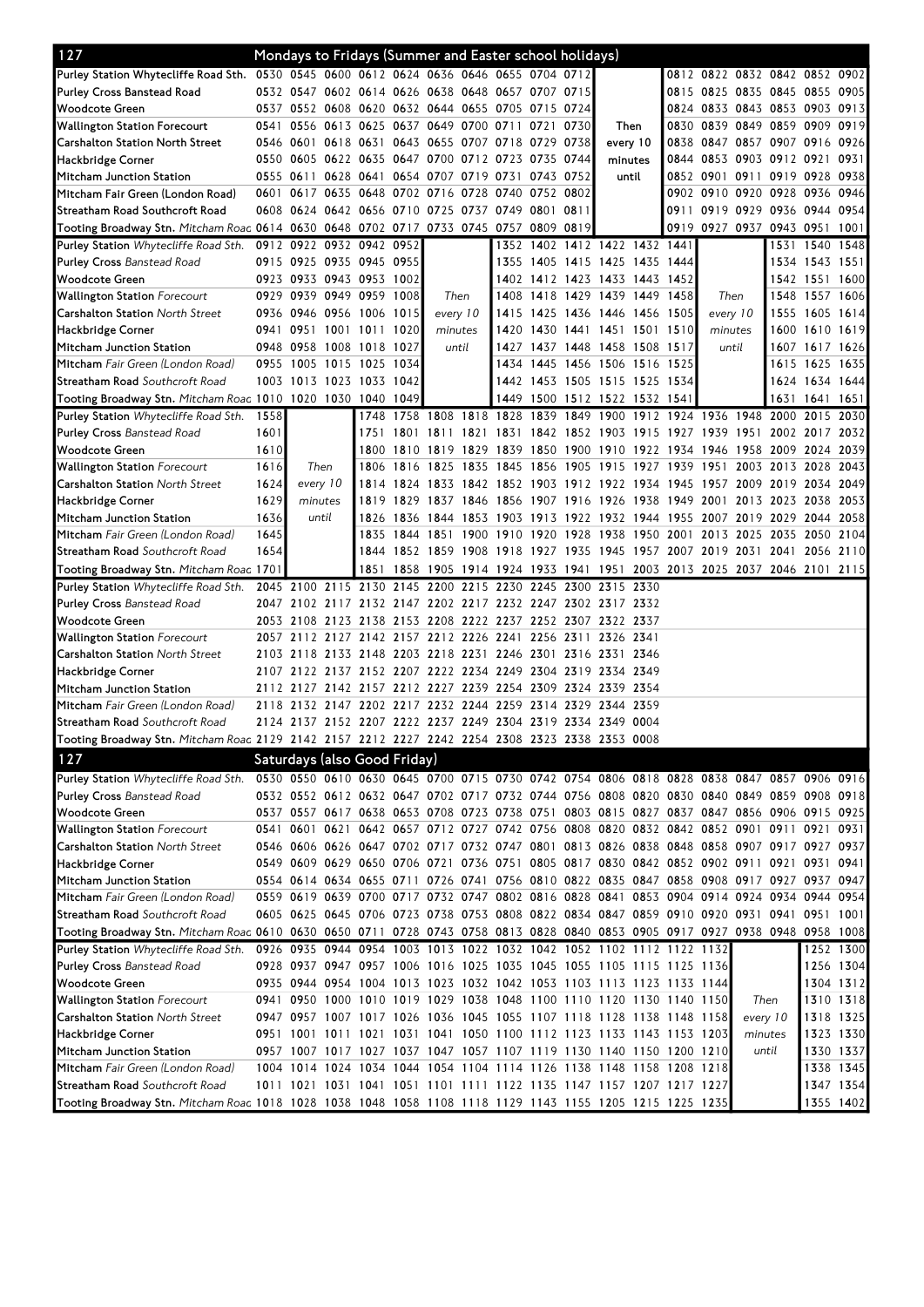| 127                                                                                                                          | Saturdays (also Good Friday) (cont.) |           |                                              |  |      |           |                                                                                           |          |           |           |                                    |                     |      |      |
|------------------------------------------------------------------------------------------------------------------------------|--------------------------------------|-----------|----------------------------------------------|--|------|-----------|-------------------------------------------------------------------------------------------|----------|-----------|-----------|------------------------------------|---------------------|------|------|
| <b>Purley Station</b> Whytecliffe Road Sth.                                                                                  |                                      |           | 1310 1320 1330 1340 1350 1400 1410 1420 1430 |  |      |           |                                                                                           |          |           |           | 1710 1720 1730 1740 1750 1800 1810 |                     |      |      |
| <b>Purley Cross Banstead Road</b>                                                                                            |                                      |           | 1314 1324 1333 1343 1353 1403 1413 1423 1433 |  |      |           |                                                                                           | 1713     | 1723      |           | 1733 1743 1753 1803                |                     |      | 1813 |
| Woodcote Green                                                                                                               |                                      |           | 1322 1332 1341 1351 1401 1411 1421           |  |      | 1431 1440 |                                                                                           | 1720     | 1730      |           | 1740 1750 1800 1810                |                     |      | 1820 |
| <b>Wallington Station Forecourt</b>                                                                                          |                                      |           | 1328 1338 1347 1357 1407 1417 1427 1437 1446 |  |      |           | Then                                                                                      | 1726     | 1735      | 1745      | 1755 1805                          |                     | 1815 | 1825 |
| <b>Carshalton Station</b> North Street                                                                                       |                                      |           | 1335 1345 1354 1404 1414 1424 1434 1444 1453 |  |      |           | every 10                                                                                  | 1733     |           |           | 1742 1752 1802 1812 1822 1832      |                     |      |      |
| Hackbridge Corner                                                                                                            |                                      |           | 1340 1350 1359 1409 1419 1429 1439 1449 1458 |  |      |           | minutes                                                                                   |          |           |           | 1738 1746 1756 1806 1816 1826 1836 |                     |      |      |
| Mitcham Junction Station                                                                                                     |                                      |           | 1347 1357 1406 1416 1426 1436 1446 1456 1505 |  |      |           | until                                                                                     | 1745     |           |           | 1752 1802 1812 1822 1832 1842      |                     |      |      |
| Mitcham Fair Green (London Road)                                                                                             |                                      | 1355 1405 | 1414 1424 1434 1444 1453 1503 1512           |  |      |           |                                                                                           |          | 1752 1759 |           | 1809 1819 1829 1838                |                     |      | 1848 |
| Streatham Road Southcroft Road                                                                                               |                                      |           | 1404 1414 1423 1433 1443 1453 1502 1512 1521 |  |      |           |                                                                                           |          |           |           | 1801 1807 1817 1827 1836 1845 1855 |                     |      |      |
| Tooting Broadway Stn. Mitcham Roac 1411                                                                                      |                                      | 1421      | 1430 1440 1450 1500 1509 1519 1528           |  |      |           |                                                                                           |          |           |           | 1808 1814 1824 1834 1843 1852 1902 |                     |      |      |
| Purley Station Whytecliffe Road Sth.                                                                                         |                                      | 1820 1830 | 1842 1854 1906 1918                          |  | 1930 |           | 1945 2000 2015 2030                                                                       |          |           |           | 2315 2330                          |                     |      |      |
| <b>Purley Cross Banstead Road</b>                                                                                            |                                      |           |                                              |  |      |           | 1823 1833 1845 1857 1909 1921 1932 1947 2002 2017 2032                                    |          |           | 2317 2332 |                                    |                     |      |      |
| Woodcote Green                                                                                                               |                                      |           |                                              |  |      |           | 1830 1840 1852 1904 1916 1928 1939 1954 2009 2024 2038                                    |          |           | 2323 2337 |                                    |                     |      |      |
| <b>Wallington Station</b> Forecourt                                                                                          |                                      |           | 1835 1845 1857 1909                          |  |      |           | 1921 1933 1944 1958 2013 2028 2042                                                        | Then     |           | 2327 2341 |                                    |                     |      |      |
| <b>Carshalton Station North Street</b>                                                                                       |                                      |           |                                              |  |      |           | 1842 1852 1904 1916 1927 1939 1950 2004 2019 2033 2047                                    | every 15 |           | 2332 2346 |                                    |                     |      |      |
| Hackbridge Corner                                                                                                            |                                      |           | 1846 1856 1908 1920 1931 1943 1954           |  |      |           | 2008 2023 2037 2051                                                                       | minutes  |           | 2336 2349 |                                    |                     |      |      |
| Mitcham Junction Station                                                                                                     |                                      |           |                                              |  |      |           | 1852 1902 1914 1926 1937 1948 1959 2013 2028 2042 2056                                    | until    |           | 2341 2354 |                                    |                     |      |      |
| Mitcham Fair Green (London Road)                                                                                             |                                      |           |                                              |  |      |           | 1858 1908 1920 1932 1943 1954 2004 2018 2033 2047 2101                                    |          |           |           | 2346 2359                          |                     |      |      |
| Streatham Road Southcroft Road                                                                                               |                                      |           |                                              |  |      |           | 1905 1915 1927 1939 1950 2001 2010 2024 2039 2053 2107                                    |          |           |           | 2352 0004                          |                     |      |      |
| Tooting Broadway Stn. Mitcham Roac 1911 1921 1933 1945 1956 2007 2016 2030 2045 2059 2113                                    |                                      |           |                                              |  |      |           |                                                                                           |          |           | 2358 0009 |                                    |                     |      |      |
| 127                                                                                                                          |                                      |           |                                              |  |      |           | Sundays and other Public Holidays (except Christmas Day)                                  |          |           |           |                                    |                     |      |      |
|                                                                                                                              |                                      |           |                                              |  |      |           |                                                                                           |          |           |           |                                    |                     |      |      |
| Purley Station Whytecliffe Road Sth. 0655 0715 0735 0755 0815 0829 0843 0858 0911 0924 0939 0953 1006 1019 1033 1048 1102    |                                      |           |                                              |  |      |           |                                                                                           |          |           |           |                                    |                     |      | 1115 |
| <b>Purley Cross Banstead Road</b>                                                                                            |                                      |           |                                              |  |      |           | 0657 0717 0737 0757 0817 0831 0845 0900 0913 0926 0941 0955 1008 1021                     |          |           |           | 1035 1050 1105                     |                     |      | 1118 |
| Woodcote Green                                                                                                               |                                      |           |                                              |  |      |           | 0703 0723 0743 0803 0823 0837 0851 0906 0919 0933 0948 1002 1015 1028 1042 1057 1112      |          |           |           |                                    |                     |      | 1125 |
| Wallington Station Forecourt                                                                                                 |                                      |           | 0707 0727 0747 0807 0827 0841                |  |      |           | 0855 0910 0924 0938 0953 1007 1020 1033 1047 1102 1117                                    |          |           |           |                                    |                     |      | 1131 |
| <b>Carshalton Station</b> North Street                                                                                       |                                      |           |                                              |  |      |           | 0712 0732 0752 0812 0832 0846 0900 0915 0930 0944 0959 1013 1026 1040 1054 1109 1124 1138 |          |           |           |                                    |                     |      |      |
| Hackbridge Corner                                                                                                            |                                      |           |                                              |  |      |           | 0715 0735 0755 0815 0836 0850 0904 0919 0934 0948 1003 1017 1030 1044 1058 1113 1128 1142 |          |           |           |                                    |                     |      |      |
| Mitcham Junction Station                                                                                                     |                                      |           |                                              |  |      |           | 0720 0740 0800 0820 0841 0855 0910 0925 0940 0954 1009 1023 1036 1050                     |          |           |           | 1105 1120                          |                     | 1135 | 1149 |
| Mitcham Fair Green (London Road)                                                                                             |                                      |           | 0726 0746 0806 0826 0847 0901 0916 0931 0946 |  |      |           | 1000 1015 1029                                                                            |          | 1043 1057 |           | 1112 1127 1142                     |                     |      | 1156 |
| <b>Streatham Road</b> Southcroft Road                                                                                        |                                      |           |                                              |  |      |           | 0731 0751 0812 0832 0853 0908 0923 0938 0953 1007 1022 1036 1050 1104 1119 1134 1149 1204 |          |           |           |                                    |                     |      |      |
|                                                                                                                              |                                      |           |                                              |  |      |           |                                                                                           |          |           |           |                                    |                     |      |      |
| Tooting Broadway Stn. Mitcham Roac 0736 0756 0817 0838 0859 0914 0929 0944 0959 1014 1029 1043 1057 1111 1126 1142 1157 1212 |                                      |           |                                              |  |      |           |                                                                                           |          |           |           |                                    |                     |      |      |
| Purley Station Whytecliffe Road Sth.                                                                                         |                                      | 1130 1144 | 1159 1214 1229 1244 1258                     |  |      |           | 1313 1328 1343 1358 1413                                                                  |          |           |           |                                    | 1528 1544 1600 1615 |      |      |
| <b>Purley Cross Banstead Road</b>                                                                                            |                                      |           |                                              |  |      |           | 1133 1147 1202 1217 1232 1247 1301 1316 1331 1346 1401 1416                               |          |           |           |                                    | 1531 1547 1603 1618 |      |      |
| Woodcote Green                                                                                                               |                                      |           |                                              |  |      |           | 1140 1154 1209 1224 1239 1255 1309 1324 1339 1353 1408 1423                               |          |           |           |                                    | 1538 1554 1610 1625 |      |      |
| <b>Wallington Station</b> Forecourt                                                                                          |                                      |           | 1146 1200 1215 1230 1245 1301 1315           |  |      | 1330 1345 | 1359 1414 1429                                                                            |          | Then      |           |                                    | 1544 1600 1616 1631 |      |      |
| <b>Carshalton Station North Street</b>                                                                                       |                                      |           |                                              |  |      |           | 1153 1207 1222 1237 1252 1308 1322 1337 1352 1406 1421 1436                               |          | every 15  |           |                                    | 1551 1607 1623      |      | 1638 |
| Hackbridge Corner                                                                                                            |                                      |           |                                              |  |      |           | 1157 1212 1227 1242 1257 1313 1327 1342 1357 1411 1426 1441                               |          | minutes   |           |                                    | 1556 1611 1627 1642 |      |      |
| Mitcham Junction Station                                                                                                     |                                      |           |                                              |  |      |           | 1204 1219 1234 1249 1304 1320 1334 1349 1404 1418 1433 1447                               |          | until     |           |                                    | 1602 1617 1633      |      | 1648 |
| Mitcham Fair Green (London Road)                                                                                             |                                      |           |                                              |  |      |           | 1211 1226 1241 1256 1311 1327 1341 1356 1411 1425 1440 1454                               |          |           |           |                                    | 1609 1624 1640 1655 |      |      |
| Streatham Road Southcroft Road                                                                                               |                                      |           |                                              |  |      |           | 1219 1234 1249 1304 1319 1335 1349 1404 1419 1433 1448 1502                               |          |           |           |                                    | 1617 1632 1648 1703 |      |      |
| Tooting Broadway Stn. Mitcham Roac 1227 1242 1257 1312 1327 1342 1356 1411 1426 1440 1455 1509                               |                                      |           |                                              |  |      |           |                                                                                           |          |           |           |                                    | 1624 1639 1655 1710 |      |      |
| Purley Station Whytecliffe Road Sth.                                                                                         |                                      |           |                                              |  |      |           | 1630 1645 1700 1715 1730 1745 1800 1815 1830 1845 1900 1915 1930 1945 2000 2015 2030 2045 |          |           |           |                                    |                     |      |      |
| <b>Purley Cross Banstead Road</b>                                                                                            |                                      |           |                                              |  |      |           | 1633 1648 1703 1718 1733 1747 1802 1817 1832 1847 1902 1917 1932 1947 2002 2017 2032 2047 |          |           |           |                                    |                     |      |      |
| Woodcote Green                                                                                                               |                                      |           |                                              |  |      |           | 1640 1655 1709 1724 1739 1753 1808 1823 1838 1853 1908 1923 1938 1953 2008 2023 2038 2053 |          |           |           |                                    |                     |      |      |
| <b>Wallington Station</b> Forecourt                                                                                          |                                      |           |                                              |  |      |           | 1646 1701 1714 1729 1744 1758 1813 1828 1843 1858 1912 1927 1942 1957 2012 2027 2042 2057 |          |           |           |                                    |                     |      |      |
| <b>Carshalton Station</b> North Street                                                                                       |                                      |           |                                              |  |      |           | 1653 1708 1721 1736 1751 1805 1819 1834 1849 1903 1917 1932 1947 2002 2017 2032 2047 2102 |          |           |           |                                    |                     |      |      |
| Hackbridge Corner                                                                                                            |                                      |           |                                              |  |      |           | 1657 1712 1725 1740 1755 1809 1823 1838 1853 1907 1921 1936 1951 2006 2021 2036 2051 2106 |          |           |           |                                    |                     |      |      |
| Mitcham Junction Station                                                                                                     |                                      |           |                                              |  |      |           | 1703 1718 1731 1746 1801 1815 1829 1844 1859 1912 1926 1941 1956 2011 2026 2041 2056 2111 |          |           |           |                                    |                     |      |      |
| Mitcham Fair Green (London Road)                                                                                             |                                      |           |                                              |  |      |           | 1710 1725 1738 1753 1808 1822 1835 1850 1905 1918 1932 1947 2001 2016 2031 2046 2101 2116 |          |           |           |                                    |                     |      |      |
| Streatham Road Southcroft Road                                                                                               |                                      |           |                                              |  |      |           | 1718 1733 1746 1800 1815 1829 1842 1857 1911 1924 1938 1953 2007 2022 2037 2052 2106 2121 |          |           |           |                                    |                     |      |      |
| Tooting Broadway Stn. Mitcham Roac 1725 1740 1752 1806 1821 1835 1848 1903 1917 1930 1944 1959 2013 2028 2042 2057 2111 2126 |                                      |           |                                              |  |      |           |                                                                                           |          |           |           |                                    |                     |      |      |
| Purley Station Whytecliffe Road Sth.                                                                                         |                                      |           |                                              |  |      |           | 2100 2115 2130 2145 2200 2215 2230 2245 2300 2315 2330                                    |          |           |           |                                    |                     |      |      |
| Purley Cross Banstead Road                                                                                                   |                                      |           |                                              |  |      |           | 2102 2117 2132 2147 2202 2217 2232 2247 2302 2317 2332                                    |          |           |           |                                    |                     |      |      |
| Woodcote Green                                                                                                               |                                      |           |                                              |  |      |           | 2108 2123 2138 2153 2207 2222 2237 2252 2307 2322 2337                                    |          |           |           |                                    |                     |      |      |
| Wallington Station Forecourt                                                                                                 |                                      |           |                                              |  |      |           | 2112 2127 2142 2157 2211 2226 2241 2255 2310 2325 2340                                    |          |           |           |                                    |                     |      |      |
| Carshalton Station <i>North Street</i>                                                                                       |                                      |           |                                              |  |      |           | 2117 2132 2147 2202 2216 2231 2246 2300 2314 2329 2344                                    |          |           |           |                                    |                     |      |      |
| Hackbridge Corner                                                                                                            |                                      |           |                                              |  |      |           | 2121 2136 2151 2206 2219 2234 2249 2303 2317 2332 2347                                    |          |           |           |                                    |                     |      |      |
| Mitcham Junction Station                                                                                                     |                                      |           |                                              |  |      |           | 2126 2141 2156 2211 2224 2239 2254 2308 2322 2337 2352                                    |          |           |           |                                    |                     |      |      |
| Mitcham Fair Green (London Road)                                                                                             |                                      |           |                                              |  |      |           | 2131 2146 2201 2216 2229 2244 2259 2313 2327 2342 2357                                    |          |           |           |                                    |                     |      |      |
| Streatham Road Southcroft Road<br>Tooting Broadway Stn. Mitcham Roac 2141 2156 2211 2226 2239 2253 2308 2322 2336 2351 0006  |                                      |           |                                              |  |      |           | 2136 2151 2206 2221 2234 2249 2304 2318 2332 2347 0002                                    |          |           |           |                                    |                     |      |      |

Operated by Metrobus **www.londonbusroutes.net** 15.11.21 (R)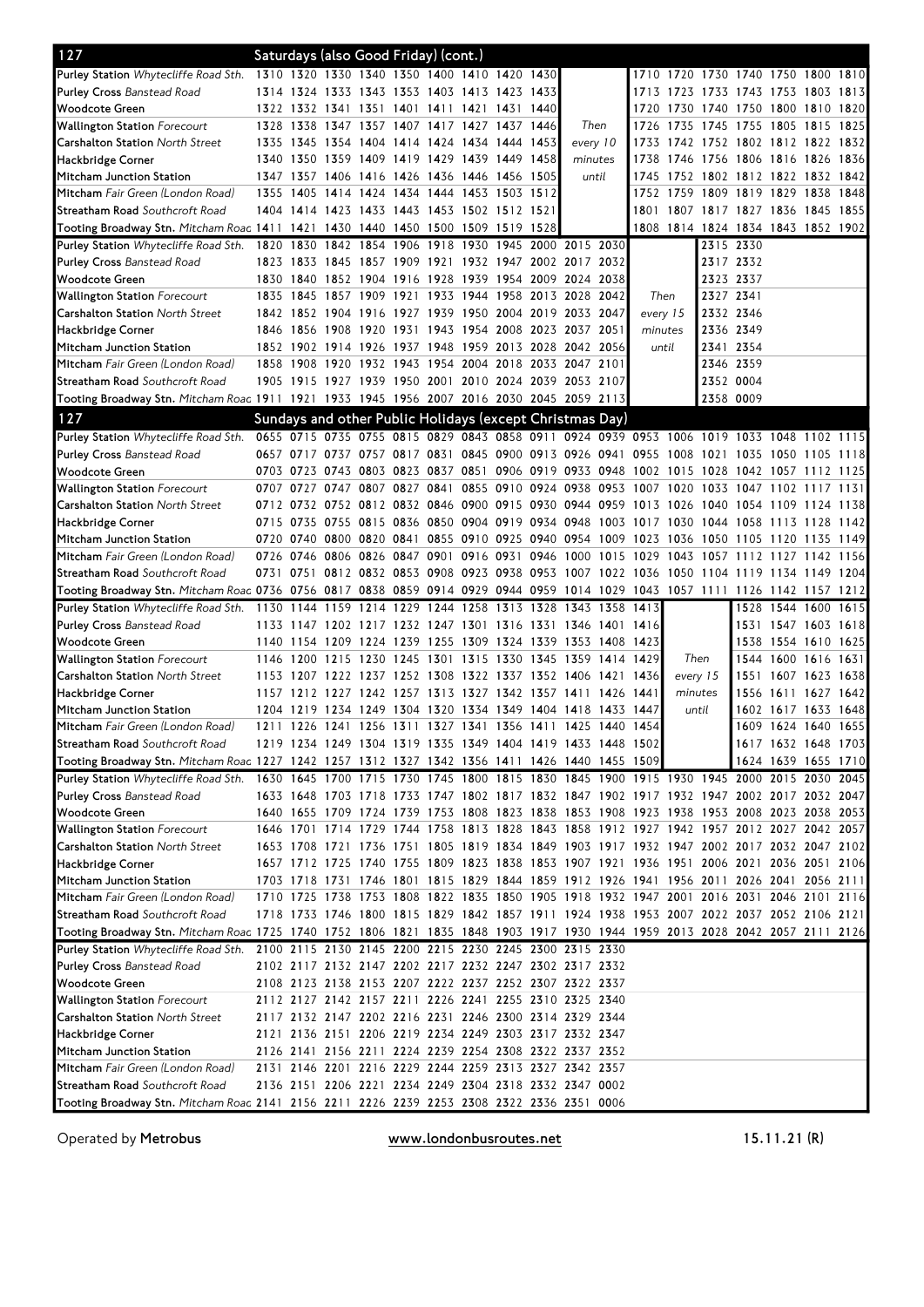127 Tooting – Carshalton – Purley

| 127                                                                                                                            |           |                |                               |                     |           |           |                     |           | Mondays to Fridays (school days, half term and Christmas)                                 |      |                     |           |                                              |      |                     |                               |           |      |
|--------------------------------------------------------------------------------------------------------------------------------|-----------|----------------|-------------------------------|---------------------|-----------|-----------|---------------------|-----------|-------------------------------------------------------------------------------------------|------|---------------------|-----------|----------------------------------------------|------|---------------------|-------------------------------|-----------|------|
| Tooting Broadway Stn. Mitcham Roac 0555 0610 0625 0637 0647 0655 0705 0715 0727 0737 0746 0756 0806 0816 0826 0836 0846 0856   |           |                |                               |                     |           |           |                     |           |                                                                                           |      |                     |           |                                              |      |                     |                               |           |      |
| Southcroft Road Mitcham Lane                                                                                                   |           |                | 0559 0614 0630 0642 0652 0701 |                     |           |           | 0711                | 0721      |                                                                                           |      |                     |           | 0733 0743 0753 0803 0813 0823 0833 0842 0852 |      |                     |                               |           | 0902 |
| Mitcham Fair Green (London Road)                                                                                               |           |                | 0605 0620 0637 0649 0659      |                     |           |           | 0709 0720 0731 0743 |           |                                                                                           |      |                     |           | 0753 0803 0813 0823 0833 0843 0852 0902 0912 |      |                     |                               |           |      |
| Mitcham Junction Station                                                                                                       | 0610      |                | 0626 0643 0655 0706           |                     |           | 0716 0727 |                     | 0739 0751 |                                                                                           | 0801 | 0811 0821           |           | 0831                                         | 0841 | 0851 0900           |                               | 0909      | 0919 |
| Hackbridge Corner                                                                                                              |           |                | 0614 0630 0648 0700 0711      |                     |           |           |                     |           | 0722 0733 0745 0757 0807 0817 0827 0837 0847 0857 0906 0915 0925                          |      |                     |           |                                              |      |                     |                               |           |      |
| <b>Carshalton Station North Street</b>                                                                                         |           |                | 0619 0635 0653 0705 0717      |                     |           |           |                     |           | 0728 0740 0752 0804 0814 0824 0834                                                        |      |                     |           |                                              |      |                     | 0844 0854 0904 0912 0921 0931 |           |      |
| <b>Wallington Station Manor Road</b>                                                                                           |           | 0624 0640      |                               | 0659 0712 0724      |           |           |                     |           | 0736 0748 0800 0812 0822 0832 0842 0852 0902 0911 0919                                    |      |                     |           |                                              |      |                     |                               | 0928 0938 |      |
| <b>Woodcote Green</b>                                                                                                          | 0629 0645 |                | 0704 0717                     |                     | 0730      | 0743 0755 |                     |           | 0807 0819 0829 0839 0849 0859 0908 0917 0925                                              |      |                     |           |                                              |      |                     |                               | 0934 0944 |      |
| <b>Purley Cross Russell Hill Road</b>                                                                                          |           |                | 0637 0654 0714 0729 0745      |                     |           |           |                     |           | 0758 0810 0822 0834 0844 0853 0903 0913 0919                                              |      |                     |           |                                              |      |                     | 0926 0934 0943 0953           |           |      |
| Purley Station Whytecliffe Road Sth.                                                                                           |           |                |                               |                     |           |           |                     |           | 0640 0657 0718 0733 0749 0802 0814 0826 0838 0848 0857 0907 0917 0923 0930 0938 0947 0957 |      |                     |           |                                              |      |                     |                               |           |      |
| Tooting Broadway Stn. Mitcham Roac 0906 0916 0926 0936                                                                         |           |                |                               |                     |           |           |                     | 1206 1215 |                                                                                           |      | 1305                | 1315      | 1325                                         | 1335 |                     | 1344 1354 1402                |           | 1412 |
| Southcroft Road Mitcham Lane                                                                                                   |           |                | 0912 0922 0932 0942           |                     |           |           | 1212 1221           |           |                                                                                           |      |                     |           | 1311 1321 1332 1342 1351 1401 1409 1419      |      |                     |                               |           |      |
| Mitcham Fair Green (London Road)                                                                                               |           |                | 0921 0930 0940 0950           |                     |           |           |                     | 1220 1229 |                                                                                           |      |                     |           | 1319 1330 1341 1351 1400 1410 1418           |      |                     |                               |           | 1428 |
| Mitcham Junction Station                                                                                                       |           |                | 0928 0936 0946 0956           |                     |           | Then      |                     | 1226 1235 | Then                                                                                      |      | 1325                | 1336      | 1347 1357 1406 1416                          |      |                     |                               | 1425      | 1435 |
| Hackbridge Corner                                                                                                              |           |                | 0933 0941 0951 1000           |                     |           | every 10  | 1230 1240           |           | every 10                                                                                  |      | 1330                | 1341      |                                              |      | 1352 1402 1411 1421 |                               | 1430      | 1440 |
| <b>Carshalton Station North Street</b>                                                                                         |           |                | 0939 0947 0956 1005           |                     |           | minutes   |                     | 1235 1245 | minutes                                                                                   |      |                     | 1335 1346 | 1357 1407 1416 1426                          |      |                     |                               | 1435      | 1445 |
| <b>Wallington Station Manor Road</b>                                                                                           |           |                | 0945 0953 1002 1011           |                     |           | until     | 1241                | 1251      | until                                                                                     |      | 1341                |           | 1352 1403 1413 1422 1432 1442                |      |                     |                               |           | 1452 |
| <b>Woodcote Green</b>                                                                                                          | 0951      | 0959           | 1008 1017                     |                     |           |           |                     | 1247 1257 |                                                                                           |      | 1347                | 1358      | 1409 1419 1428 1439                          |      |                     |                               | 1449      | 1459 |
| <b>Purley Cross Russell Hill Road</b>                                                                                          |           |                | 1000 1008 1017 1026           |                     |           |           |                     | 1256 1306 |                                                                                           |      |                     |           | 1356 1407 1419 1429 1439 1450 1500 1510      |      |                     |                               |           |      |
| Purley Station Whytecliffe Road Sth.                                                                                           |           | 1004 1012 1021 |                               | 1030                |           |           | 1300                | 1310      |                                                                                           |      |                     | 1400 1411 | 1423 1433 1443 1454 1504 1514                |      |                     |                               |           |      |
| Tooting Broadway Stn. Mitcham Roac 1419                                                                                        |           | 1425           |                               |                     |           |           |                     |           | 1434 1443 1453 1503 1513 1523 1533 1543 1553 1603 1613 1623 1633 1643                     |      |                     |           |                                              |      |                     |                               | 1653 1703 |      |
| Southcroft Road Mitcham Lane                                                                                                   | 1426      |                | 1432 1441 1450                |                     | 1500 1511 |           |                     |           | 1521 1531 1541 1551                                                                       |      | 1601 1611 1621      |           |                                              | 1631 |                     | 1641 1651 1701                |           | 1711 |
| Mitcham Fair Green (London Road)                                                                                               | 1436      | 1443           | 1452 1501                     |                     | 1511      |           |                     |           | 1522 1532 1542 1552 1602 1612 1622 1632 1642 1652 1702 1713                               |      |                     |           |                                              |      |                     |                               |           | 1723 |
| Mitcham Junction Station                                                                                                       | 1443      | 1450           | 1500 1509 1519                |                     |           |           |                     |           | 1530 1540 1550 1600 1610 1620 1630 1641                                                   |      |                     |           |                                              | 1651 | 1701 1711           |                               | 1722 1732 |      |
| Hackbridge Corner                                                                                                              |           |                | 1448 1456 1506 1516 1526      |                     |           |           |                     |           | 1537 1547 1557 1606 1616 1626 1637 1648 1658 1708 1718                                    |      |                     |           |                                              |      |                     |                               | 1729 1739 |      |
| <b>Carshalton Station North Street</b>                                                                                         |           | 1454 1503      | 1513 1523                     |                     | 1533      |           |                     |           | 1543 1553 1603 1612 1622 1632 1643                                                        |      |                     |           | 1654 1705                                    |      | 1715                | 1725                          | 1736      | 1746 |
| <b>Wallington Station Manor Road</b>                                                                                           |           | 1502 1512      |                               | 1522 1532 1542 1551 |           |           | 1601                |           | 1611 1620 1630 1640 1651                                                                  |      |                     |           | 1703                                         | 1714 | 1724                | 1734                          | 1745      | 1755 |
| <b>Woodcote Green</b>                                                                                                          | 1509      | 1519           | 1529                          | 1539                | 1549      |           |                     |           | 1558 1608 1618 1627 1637 1647 1657 1709                                                   |      |                     |           |                                              | 1720 | 1730                | 1740                          | 1751      | 1801 |
| <b>Purley Cross Russell Hill Road</b>                                                                                          |           |                |                               |                     |           |           |                     |           | 1521 1531 1542 1552 1602 1611 1621 1631 1640 1650 1700 1711 1723 1734 1744 1754 1804 1814 |      |                     |           |                                              |      |                     |                               |           |      |
| Purley Station Whytecliffe Road Sth.                                                                                           | 1525      |                |                               |                     |           |           |                     |           | 1535 1546 1556 1606 1615 1625 1635 1644 1654 1704 1715                                    |      |                     |           | 1727 1738 1748 1758                          |      |                     |                               | 1808      | 1818 |
| Tooting Broadway Stn. Mitcham Roac 1713 1724 1734 1744 1754 1804 1814 1824 1835 1845 1855 1905                                 |           |                |                               |                     |           |           |                     |           |                                                                                           |      |                     |           | 1915 1927                                    |      | 1939 1955           |                               | 2003      | 2015 |
| Southcroft Road Mitcham Lane                                                                                                   | 1721      | 1732           | 1742                          | 1752                | 1802      |           | 1812 1822 1832 1842 |           |                                                                                           |      | 1852 1902 1912      |           | 1922                                         |      |                     | 1934 1946 2002 2009           |           | 2021 |
| Mitcham Fair Green (London Road)                                                                                               | 1733      | 1744           | 1754                          | 1804                | 1813      | 1823      | 1832 1841           |           | 1851                                                                                      | 1901 | 1911                | 1921      | 1930                                         | 1942 | 1954 2009           |                               | 2016 2028 |      |
| Mitcham Junction Station                                                                                                       |           | 1742 1753      | 1803                          | 1812 1821           |           | 1831      |                     |           | 1840 1849 1859                                                                            | 1908 | 1918 1927           |           | 1936                                         | 1948 | 2000 2015           |                               | 2022 2034 |      |
| Hackbridge Corner                                                                                                              |           |                | 1749 1800 1810 1818           |                     | 1827      |           | 1837 1846 1855 1905 |           |                                                                                           |      | 1913 1923 1932 1941 |           |                                              |      |                     | 1953 2004 2019 2026 2038      |           |      |
| <b>Carshalton Station North Street</b>                                                                                         | 1756      |                | 1807 1816 1824 1833           |                     |           |           |                     |           | 1843 1852 1901 1911 1919 1928 1937 1946 1958 2009 2024 2031                               |      |                     |           |                                              |      |                     |                               |           | 2043 |
| <b>Wallington Station Manor Road</b>                                                                                           |           |                |                               |                     |           |           |                     |           | 1805 1815 1824 1832 1841 1851 1859 1908 1918 1926 1934 1943 1952 2004                     |      |                     |           |                                              |      | 2015 2029           |                               | 2036      | 2048 |
| <b>Woodcote Green</b>                                                                                                          | 1811      | 1821           |                               | 1830 1838           | 1847      | 1857      | 1905                |           | 1914 1924 1931                                                                            |      | 1939 1948           |           | 1957                                         | 2009 |                     | 2020 2034                     | 2041      | 2053 |
| <b>Purley Cross Russell Hill Road</b>                                                                                          |           |                |                               |                     |           |           |                     |           | 1824 1834 1841 1848 1857 1907 1914 1923 1932 1939 1947 1956 2004 2016 2027 2041 2048 2100 |      |                     |           |                                              |      |                     |                               |           |      |
| Purley Station Whytecliffe Road Sth. 1828 1838 1845 1852 1901 1911 1918 1927 1936 1943 1951 2000 2008 2020 2030 2044 2051 2103 |           |                |                               |                     |           |           |                     |           |                                                                                           |      |                     |           |                                              |      |                     |                               |           |      |
| Tooting Broadway Stn. Mitcham Roac 2030 2045 2100                                                                              |           |                |                               |                     |           |           |                     |           | 2230 2245 2300 2315 2330 2345 0000 0015                                                   |      |                     |           |                                              |      |                     |                               |           |      |
| Southcroft Road Mitcham Lane                                                                                                   |           |                | 2036 2051 2106                |                     |           |           |                     |           | 2236 2250 2305 2320 2335 2349 0004 0019                                                   |      |                     |           |                                              |      |                     |                               |           |      |
| Mitcham Fair Green (London Road)                                                                                               |           | 2043 2058 2113 |                               |                     |           |           |                     |           | 2243 2256 2311 2326 2341 2355 0010 0025                                                   |      |                     |           |                                              |      |                     |                               |           |      |
| Mitcham Junction Station                                                                                                       |           |                | 2049 2104 2118                | Then                |           |           |                     |           | 2248 2300 2315 2330 2345 2359 0014 0029                                                   |      |                     |           |                                              |      |                     |                               |           |      |
| Hackbridge Corner                                                                                                              |           | 2053 2108 2122 |                               | every 15            |           |           |                     |           | 2252 2304 2319 2334 2349 0003 0018 0033                                                   |      |                     |           |                                              |      |                     |                               |           |      |
| <b>Carshalton Station North Street</b>                                                                                         |           | 2058 2113 2126 |                               | minutes             |           |           |                     |           | 2256 2308 2323 2338 2353 0007 0022 0037                                                   |      |                     |           |                                              |      |                     |                               |           |      |
| <b>Wallington Station Manor Road</b>                                                                                           |           | 2103 2118 2131 |                               |                     | until     |           |                     |           | 2301 2312 2327 2342 2357 0011 0026 0041                                                   |      |                     |           |                                              |      |                     |                               |           |      |
| <b>Woodcote Green</b>                                                                                                          |           | 2107 2122 2135 |                               |                     |           |           |                     |           | 2305 2316 2331 2346 0001 0015 0030 0045                                                   |      |                     |           |                                              |      |                     |                               |           |      |
| Purley Cross Russell Hill Road                                                                                                 |           | 2113 2128 2141 |                               |                     |           |           |                     |           | 2311 2322 2337 2352 0007 0021 0036 0051                                                   |      |                     |           |                                              |      |                     |                               |           |      |
| Purley Station Whytecliffe Road Sth.                                                                                           |           | 2116 2131 2144 |                               |                     |           |           |                     |           | 2314 2325 2340 2355 0010 0024 0039 0054                                                   |      |                     |           |                                              |      |                     |                               |           |      |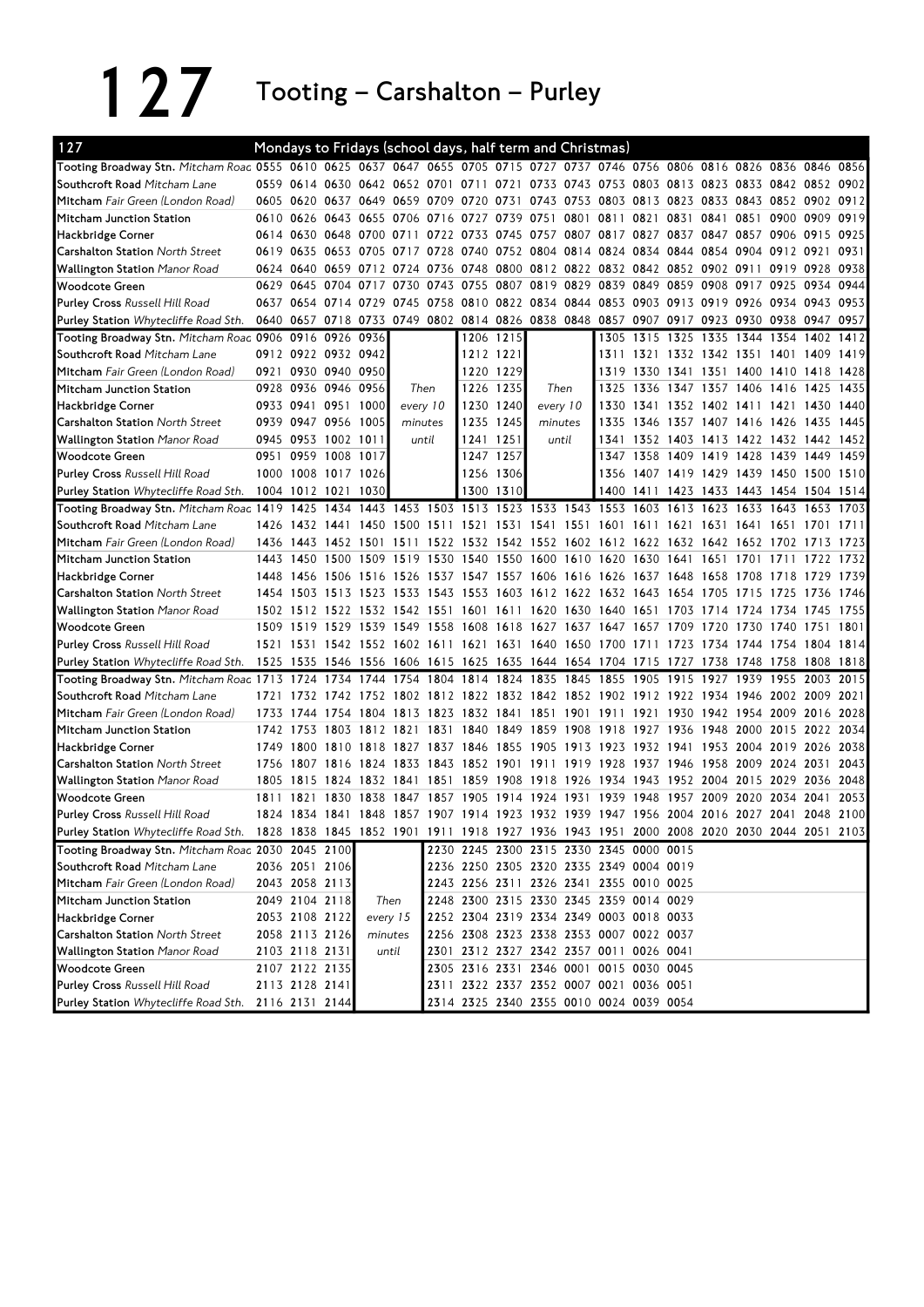| 127                                                                                       |           |                |                | Mondays to Fridays (Summer and Easter school holidays)                                    |                |                |                |                |                |           |                                                        |           |                                    |                          |                     |                |                |      |
|-------------------------------------------------------------------------------------------|-----------|----------------|----------------|-------------------------------------------------------------------------------------------|----------------|----------------|----------------|----------------|----------------|-----------|--------------------------------------------------------|-----------|------------------------------------|--------------------------|---------------------|----------------|----------------|------|
| Tooting Broadway Stn. Mitcham Roac 0555 0610 0625 0637 0648 0658 0708 0719 0730           |           |                |                |                                                                                           |                |                |                |                |                |           |                                                        |           | 0830 0839 0849 0859 0909 0919 0929 |                          |                     |                |                |      |
| Southcroft Road Mitcham Lane                                                              |           |                |                | 0559 0614 0630 0642 0653 0703 0713 0725 0736                                              |                |                |                |                |                |           |                                                        |           | 0836 0845                          | 0855 0905 0915 0925      |                     |                |                | 0935 |
| Mitcham Fair Green (London Road)                                                          | 0605      |                |                | 0620 0637 0649 0700 0711 0721                                                             |                |                |                | 0733 0745      |                |           |                                                        |           | 0845 0854 0904 0913 0923 0933      |                          |                     |                |                | 0943 |
| Mitcham Junction Station                                                                  |           |                |                | 0610 0626 0643 0655 0707 0718                                                             |                |                | 0728           | 0740 0752      |                | Then      |                                                        |           | 0852 0901 0911                     |                          | 0920 0930 0939      |                |                | 0949 |
| Hackbridge Corner                                                                         |           | 0614 0630 0648 |                | 0700 0712 0724                                                                            |                |                | 0734           | 0746 0758      |                | every 10  |                                                        |           | 0858 0906                          | 0916 0925 0935 0944      |                     |                |                | 0954 |
| <b>Carshalton Station North Street</b>                                                    | 0619      |                | 0635 0653 0705 |                                                                                           | 0717           | 0729           | 0740           | 0752 0804      |                | minutes   |                                                        |           | 0904 0912                          | 0921                     |                     | 0930 0940 0949 |                | 0959 |
| <b>Wallington Station</b> Manor Road                                                      |           | 0624 0640      | 0658 0711      |                                                                                           | 0723 0735      |                | 0747           | 0759 0811      |                | until     |                                                        | 0911      | 0919                               | 0927 0936 0946 0955      |                     |                |                | 1005 |
| Woodcote Green                                                                            | 0629      |                |                | 0645 0703 0716 0728 0740                                                                  |                |                | 0752 0805 0817 |                |                |           |                                                        |           | 0917 0925                          | 0933                     | 0942 0952 1001      |                |                | 1011 |
| <b>Purley Cross</b> Russell Hill Road                                                     | 0637      |                |                | 0654 0712 0726 0738 0750                                                                  |                |                | 0802 0815 0827 |                |                |           |                                                        | 0927      | 0934 0942 0951 1001 1010 1020      |                          |                     |                |                |      |
| <b>Purley Station</b> Whytecliffe Road Sth.                                               | 0640      |                |                | 0657 0716 0730 0742 0754 0806 0819 0831                                                   |                |                |                |                |                |           |                                                        | 0931      |                                    | 0938 0946 0955           |                     |                | 1005 1014 1024 |      |
| Tooting Broadway Stn. Mitcham Roac 0939                                                   |           |                |                | 1219                                                                                      |                | 1229 1239      | 1249           |                |                |           | 1259 1309 1319 1329 1339 1349                          |           |                                    | 1359                     | 1409                | 1419           | 1429           | 1438 |
| Southcroft Road Mitcham Lane                                                              | 0945      |                |                | 1225                                                                                      | 1235 1245      |                | 1255           | 1305 1315      |                | 1325      | 1335                                                   | 1346 1356 |                                    | 1406                     | 1416 1426           |                | 1436           | 1445 |
| Mitcham Fair Green (London Road)                                                          | 0953      |                |                | 1233                                                                                      | 1244 1254      |                | 1304           | 1314 1324      |                |           | 1334 1344 1355 1405                                    |           |                                    | 1415                     | 1425 1435 1445      |                |                | 1454 |
| Mitcham Junction Station                                                                  | 0959      |                | Then           | 1239                                                                                      | 1250           | 1300           | 1310           | 1320 1330      |                | 1341      | 1351                                                   |           | 1402 1412 1422                     |                          | 1432 1442 1452 1501 |                |                |      |
| Hackbridge Corner                                                                         | 1004      | every 10       |                | 1244                                                                                      | 1255 1305      |                | 1315           | 1325 1335      |                |           | 1346 1356 1407 1417 1427                               |           |                                    |                          | 1437 1447 1457 1507 |                |                |      |
| <b>Carshalton Station North Street</b>                                                    | 1009      |                | minutes        | 1249                                                                                      | 1300           | 1310           | 1320           | 1330 1340      |                | 1351      | 1401                                                   | 1412      | 1422                               | 1432                     | 1442 1452 1502      |                |                | 1512 |
| <b>Wallington Station</b> Manor Road                                                      | 1015      |                | until          | 1255                                                                                      | 1306           | 1316           | 1326           | 1336 1346      |                | 1357      |                                                        | 1407 1418 | 1429                               | 1439                     | 1449                | 1459           | 1509           | 1519 |
| Woodcote Green                                                                            | 1021      |                |                | 1301                                                                                      | 1312           | 1322           | 1332           | 1342 1352      |                | 1403      | 1413                                                   | 1424      | 1435                               | 1445                     | 1455                | 1505           | 1515           | 1525 |
| <b>Purley Cross Russell Hill Road</b>                                                     | 1030      |                |                | 1310                                                                                      |                |                |                |                |                |           | 1321 1331 1341 1351 1401 1412 1422 1434 1446           |           |                                    | 1456 1506 1516 1526      |                     |                |                | 1537 |
| <b>Purley Station</b> Whytecliffe Road Sth.                                               | 1034      |                |                |                                                                                           | 1314 1325 1335 |                | 1345           |                |                |           | 1355 1405 1416 1426 1438 1450 1500 1510 1520 1530 1541 |           |                                    |                          |                     |                |                |      |
| Tooting Broadway Stn. Mitcham Roac 1447                                                   |           | 1457 1507      |                | 1515                                                                                      | 1525 1535      |                | 1545           | 1554 1605      |                | 1615      |                                                        |           | 1705                               | 1715                     | 1725                | 1735           | 1745           | 1755 |
| Southcroft Road Mitcham Lane                                                              | 1454      | 1504           | 1514           | 1522                                                                                      |                | 1532 1542 1552 |                | 1601           | 1612           | 1623      |                                                        |           | 1713                               | 1723                     | 1733 1743 1753      |                |                | 1803 |
| Mitcham Fair Green (London Road)                                                          | 1504      | 1514           | 1524           | 1532 1542 1552 1602 1611                                                                  |                |                |                |                | 1622           | 1634      |                                                        |           | 1724                               | 1734                     | 1744 1754           |                | 1804 1814      |      |
| Mitcham Junction Station                                                                  | 1511      | 1521           | 1531           | 1540                                                                                      | 1550 1600      |                | 1610           | 1619 1630      |                | 1642      | Then                                                   |           | 1732                               | 1742                     | 1752 1802 1812 1821 |                |                |      |
| Hackbridge Corner                                                                         | 1517      | 1527           |                | 1537 1546                                                                                 | 1556 1606      |                | 1616           | 1625 1637      |                | 1649      | every 10                                               |           | 1739                               | 1749                     | 1759 1809           |                | 1819           | 1827 |
| <b>Carshalton Station</b> North Street                                                    |           |                |                | 1522 1532 1542 1551 1601 1611 1621                                                        |                |                |                | 1630 1642 1655 |                |           | minutes                                                |           | 1745                               | 1755                     | 1805 1815 1825      |                |                | 1833 |
| <b>Wallington Station</b> Manor Road                                                      | 1529      | 1539           |                | 1549 1558 1608 1618 1628                                                                  |                |                |                | 1638 1650 1703 |                |           | until                                                  |           | 1753                               | 1803 1813 1822 1832 1840 |                     |                |                |      |
| Woodcote Green                                                                            | 1535      | 1545           | 1555           | 1604 1614 1624 1634                                                                       |                |                |                | 1644 1657      |                | 1710      |                                                        |           | 1800                               | 1810 1819 1828 1838      |                     |                |                | 1846 |
| <b>Purley Cross</b> Russell Hill Road                                                     |           | 1547 1557      | 1607           | 1616 1626 1637 1647                                                                       |                |                |                | 1657 1710      |                | 1723      |                                                        |           | 1813                               | 1821                     | 1829 1838           |                | 1847           | 1855 |
| <b>Purley Station</b> Whytecliffe Road Sth.                                               | 1551      | 1601           | 1611           | 1620                                                                                      |                | 1630 1641 1651 |                | 1701           | 1714 1727      |           |                                                        |           | 1817                               | 1825                     | 1833 1842 1851      |                |                | 1859 |
| Tooting Broadway Stn. Mitcham Roac 1805                                                   |           | 1815           | 1825           | 1835                                                                                      | 1845           | 1855           | 1905           | 1915           | 1927           | 1939 1951 |                                                        | 2003      | 2015                               | 2030                     | 2045                | 2059           | 2113           | 2128 |
| Southcroft Road Mitcham Lane                                                              |           | 1813 1823      |                | 1833 1842 1852 1902 1912 1922 1934 1946                                                   |                |                |                |                |                |           | 1958 2009 2021                                         |           |                                    | 2036 2051 2105 2118 2133 |                     |                |                |      |
| Mitcham Fair Green (London Road)                                                          | 1823      | 1833           | 1843           | 1851                                                                                      |                | 1901 1911      | 1921           |                | 1930 1942 1954 |           | 2005                                                   | 2016 2028 |                                    | 2043                     | 2058 2112 2125      |                |                | 2139 |
| Mitcham Junction Station                                                                  |           | 1830 1840      |                | 1850 1858                                                                                 | 1908           | 1918           | 1927           | 1936 1948      |                | 2000      | 2011                                                   |           | 2022 2034                          | 2049                     | 2104 2118           |                | 2130           | 2144 |
| Hackbridge Corner                                                                         |           | 1836 1846      | 1856           | 1904                                                                                      | 1913           | 1923           | 1932           | 1941           | 1953           | 2005      | 2016                                                   | 2027      | 2039                               | 2054                     | 2109 2122 2134 2148 |                |                |      |
| <b>Carshalton Station North Street</b>                                                    | 1841 1851 |                | 1901           | 1909                                                                                      | 1918           | 1928           | 1937           | 1946 1958      |                | 2010      | 2021                                                   |           | 2032 2044                          | 2059                     |                     | 2114 2126 2138 |                | 2152 |
| Wallington Station <i>Manor Road</i>                                                      | 1847      | 1857           | 1907           | 1915                                                                                      | 1924           | 1934           | 1943           |                | 1952 2003 2015 |           | 2026 2037                                              |           | 2049                               | 2104                     | 2119 2131           |                | 2143 2156      |      |
| Woodcote Green                                                                            | 1853      | 1903           | 1912           | 1920                                                                                      | 1929           | 1939           | 1948           | 1957 2008      |                | 2020      | 2031                                                   | 2042      | 2054                               | 2108                     | 2123 2135 2147 2200 |                |                |      |
| <b>Purley Cross</b> Russell Hill Road                                                     |           |                |                | 1902 1912 1921 1928 1937 1947 1956 2004 2015 2027 2038 2049 2101 2114 2129 2141 2153 2206 |                |                |                |                |                |           |                                                        |           |                                    |                          |                     |                |                |      |
| Purley Station Whytecliffe Road Sth.                                                      |           |                |                | 1906 1916 1925 1932 1941 1951 2000 2008 2019 2030 2041 2052 2104 2117 2132 2144 2156 2209 |                |                |                |                |                |           |                                                        |           |                                    |                          |                     |                |                |      |
| Tooting Broadway Stn. Mitcham Roac 2143 2158 2214 2229 2244 2300 2315 2330 2345 0000 0015 |           |                |                |                                                                                           |                |                |                |                |                |           |                                                        |           |                                    |                          |                     |                |                |      |
| Southcroft Road Mitcham Lane                                                              |           |                |                | 2148 2203 2219 2234 2249 2305 2320 2335 2349 0004 0019                                    |                |                |                |                |                |           |                                                        |           |                                    |                          |                     |                |                |      |
| Mitcham Fair Green (London Road)                                                          |           |                |                | 2154 2209 2225 2240 2255 2311 2326 2341 2355 0010 0025                                    |                |                |                |                |                |           |                                                        |           |                                    |                          |                     |                |                |      |
| Mitcham Junction Station                                                                  |           |                |                | 2159 2214 2229 2244 2259 2315 2330 2345 2359 0014 0029                                    |                |                |                |                |                |           |                                                        |           |                                    |                          |                     |                |                |      |
| Hackbridge Corner                                                                         |           |                |                | 2203 2218 2233 2248 2303 2319 2334 2349 0003 0018 0033                                    |                |                |                |                |                |           |                                                        |           |                                    |                          |                     |                |                |      |
| <b>Carshalton Station</b> North Street                                                    |           |                |                | 2207 2222 2237 2252 2307 2323 2338 2353 0007 0022 0037                                    |                |                |                |                |                |           |                                                        |           |                                    |                          |                     |                |                |      |
| Wallington Station <i>Manor Road</i>                                                      |           |                |                | 2211 2226 2241 2256 2311 2327 2342 2357 0011 0026 0041                                    |                |                |                |                |                |           |                                                        |           |                                    |                          |                     |                |                |      |
| Woodcote Green                                                                            |           |                |                | 2215 2230 2245 2300 2315 2331 2346 0001 0015 0030 0045                                    |                |                |                |                |                |           |                                                        |           |                                    |                          |                     |                |                |      |
| Purley Cross Russell Hill Road                                                            |           |                |                | 2221 2236 2251 2306 2321 2337 2352 0007 0021 0036 0051                                    |                |                |                |                |                |           |                                                        |           |                                    |                          |                     |                |                |      |
| Purley Station Whytecliffe Road Sth.                                                      |           |                |                | 2224 2239 2254 2309 2324 2340 2355 0010 0024 0039 0054                                    |                |                |                |                |                |           |                                                        |           |                                    |                          |                     |                |                |      |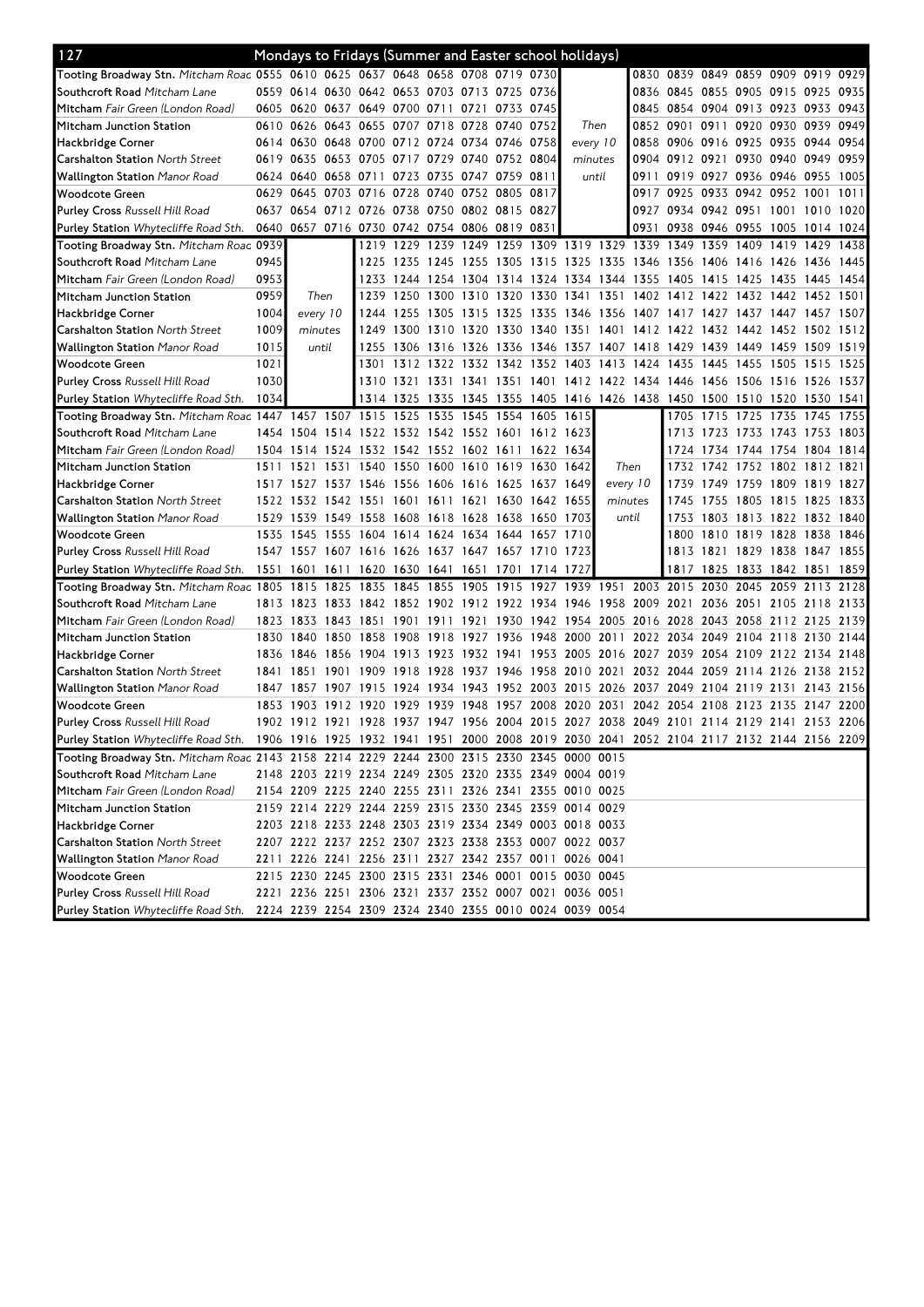| Tooting Broadway Stn. Mitcham Roac 0555 0617 0637 0656 0710 0725 0740 0755 0807 0819 0831 0842 0853 0903 0913 0923 0932 0941<br>Southcroft Road Mitcham Lane<br>0559 0621 0641 0700 0715 0730 0745 0800 0812 0824 0836 0847 0858 0908 0918 0928 0937<br>0946<br>0751 0806 0818 0830 0842 0853 0904 0915 0925 0935 0945<br>0954<br>0605 0627 0647 0706 0721 0736<br>0609 0631 0651<br>0711<br>0756 0811 0823 0835<br>0847 0858 0910 0921<br>0931 0941 0951<br>1000<br>Mitcham Junction Station<br>0726 0741<br>0613 0635 0655 0715 0730 0745<br>0800 0815 0827 0839 0851<br>0902 0914 0925 0935 0945 0955<br>1004<br>Hackbridge Corner<br>0617 0639 0659 0719 0734 0749<br>0804 0819 0831<br>0843 0855 0907 0919 0930 0940 0950<br><b>Carshalton Station North Street</b><br>1000 1009<br>0643 0703 0723 0738 0753 0809 0824 0836<br>0848 0900 0912 0924 0936 0946 0956<br>Wallington Station <i>Manor Road</i><br>1006 1016<br>0621<br>0647 0707 0727<br>0742 0757<br>0814<br>0829 0841<br>0853 0905<br>0917<br>0929<br>0942 0952 1002 1012<br>Woodcote Green<br>0625<br>1022<br>0632 0654 0714 0734 0750 0805<br>0822 0837 0849 0901 0913 0925 0937 0951<br><b>Purley Cross Russell Hill Road</b><br>1001 1011 1021 1031<br>0635 0657 0717 0737 0753 0808<br>0825 0840 0852 0904 0916 0928 0940 0954 1005 1015 1025<br>1035<br><b>Purley Station</b> Whytecliffe Road Sth.<br>Tooting Broadway Stn. Mitcham Roac 0951<br>1020<br>1030<br>1040<br>1050<br>1210 1220<br>1230 1240<br>1000<br>1010<br>1200<br>1250 1300<br>1310<br>1320<br>Southcroft Road Mitcham Lane<br>0956 1006 1016 1026 1036 1046 1057<br>1207 1217 1227 1237 1247 1257 1307 1317 1327<br>Mitcham Fair Green (London Road)<br>1004 1014 1024 1034 1044 1054 1106<br>1216 1227 1237 1247 1257 1307 1317 1327 1337<br>1010 1020 1030 1040 1050 1100<br>1222 1233 1243 1253 1303 1313 1323 1333 1343<br>Then<br>Mitcham Junction Station<br>1112<br>1238 1248 1258<br>1014 1024<br>1034 1044 1054 1105<br>every 10<br>1308 1318 1328<br>1338 1348<br>1117<br>1227<br>1019 1029<br>1039 1049 1059 1110<br>1122<br>1232 1243 1253 1303 1313 1323 1333<br>1353<br><b>Carshalton Station</b> North Street<br>minutes<br>1343<br>1046 1056 1106 1117 1129<br>1250 1300 1310 1320 1330 1340<br>1350<br><b>Wallington Station</b> Manor Road<br>1026 1036<br>until<br>1239<br>1400<br>1032 1042 1052 1102 1112 1123 1135<br>1256 1306 1316 1326 1336 1346 1356<br>Woodcote Green<br>1245<br>1406<br>1041 1051 1101 1112 1122 1134 1147<br>1257 1307 1317 1327 1336 1346 1356 1406 1416<br><b>Purley Cross</b> Russell Hill Road<br>1045 1055 1105 1116 1126 1138 1151<br>1301 1311 1321 1331<br>1340 1350 1400 1410 1420<br><b>Purley Station</b> Whytecliffe Road Sth.<br>Tooting Broadway Stn. Mitcham Roac 1330 1340 1350 1400 1411 1421 1431 1441 1452<br>1732 1743 1753 1803 1813 1823<br>1834<br>Southcroft Road Mitcham Lane<br>1337 1347 1357 1407 1418 1428<br>1438 1448 14591<br>1739 1750 1800 1810 1820 1830 1841<br>1758<br>1808 1818 1828<br>Mitcham Fair Green (London Road)<br>1347 1357 1407 1417 1428 1438<br>1448<br>1458 1508<br>1748<br>1838<br>1849<br>Then<br>1855<br>Mitcham Junction Station<br>1353 1403 1413 1423 1434 1444 1454 1504 1514<br>1754<br>1804 1814 1824 1834 1844<br>every 10<br>1809 1819 1829 1839 1849 1859<br>Hackbridge Corner<br>1358 1408 1418 1428 1439 1449 1459 1509 1519<br>1759<br>1824 1834 1844 1854 1904<br><b>Carshalton Station North Street</b><br>1403 1413 1423 1433 1444 1454 1504 1514 1524<br>1804<br>1814<br>minutes<br><b>Wallington Station</b> Manor Road<br>1410 1420 1430 1440 1450 1500 1510 1520 1530<br>1820<br>1830 1840 1850 1900<br>1910<br>until<br>1810<br>1436 1446 1456 1506 1516 1526 1536<br>1835 1845 1855<br>Woodcote Green<br>1416<br>1426<br>1825<br>1905<br>1915<br>1816<br>1425 1435 1445<br>1455 1505 1515<br>1525 1535 1545<br>1833 1843 1853 1903 1913 1923<br><b>Purley Cross</b> Russell Hill Road<br>1825<br>1837 1847 1857 1907 1917 1927<br><b>Purley Station</b> Whytecliffe Road Sth.<br>1429 1439 1449 1459 1509 1519 1529 1539 1549<br>1829<br>Tooting Broadway Stn. Mitcham Roac 1844<br>1854 1904 1914 1924 1936<br>1948<br>2003 2015<br>2230 2245<br>2300 2315 2330 2345<br>0000<br>Southcroft Road Mitcham Lane<br>1851 1901 1911 1921 1931 1943 1955 2009 2021<br>2236 2250 2305 2320 2335 2350<br>0005<br>Mitcham Fair Green (London Road)<br>2003 2016 2028<br>1859 1909<br>1919 1929<br>1939 1951<br>2243 2256 2311 2326 2341 2356 0011<br>1945<br>1957 2008 2021<br>2300 2315 2330 2345 0000<br>0015<br>Mitcham Junction Station<br>1905 1915<br>1925<br>1935<br>2033<br>Then<br>2248<br>1939<br>1949 2001<br>2012 2025 2037<br>2319<br>2334 2349 0004 0019<br>Hackbridge Corner<br>1909 1919<br>1929<br>every 15<br>2252 2304<br>2256 2308 2323 2338 2353 0008 0023<br><b>Carshalton Station North Street</b><br>1914 1924 1934 1944 1954 2006<br>2017 2029 2041<br>minutes<br>Wallington Station <i>Manor Road</i><br>1920 1930 1939 1949 1959 2011 2022 2034 2046<br>2301<br>2313 2328 2342 2357 0012 0027<br>until<br>1935<br>1944 1954 2003 2015<br>2026<br>2317 2332 2346 0001 0016<br>1925<br>2038 2050<br>2305<br>0031<br>Woodcote Green<br>2311 2323 2338 2352 0007 0022 0037<br>1933 1943 1952 2002 2011 2023 2033 2045 2056<br><b>Purley Cross Russell Hill Road</b><br>2314 2326 2341 2355 0010 0025 0040<br>Purley Station Whytecliffe Road Sth. 1936 1946 1955 2005 2014 2026 2036 2048 2059<br>Tooting Broadway Stn. Mitcham Roac 0015<br>Southcroft Road Mitcham Lane<br>0020<br>Mitcham Fair Green (London Road)<br>0026<br>0030<br>Mitcham Junction Station<br>0034<br>Hackbridge Corner<br>Carshalton Station North Street<br>0038<br>Wallington Station Manor Road<br>0042<br>0046<br>Woodcote Green<br>Purley Cross Russell Hill Road<br>0052 | 127                                  |      |  | Saturdays (also Good Friday) |  |  |  |  |  |  |  |
|-------------------------------------------------------------------------------------------------------------------------------------------------------------------------------------------------------------------------------------------------------------------------------------------------------------------------------------------------------------------------------------------------------------------------------------------------------------------------------------------------------------------------------------------------------------------------------------------------------------------------------------------------------------------------------------------------------------------------------------------------------------------------------------------------------------------------------------------------------------------------------------------------------------------------------------------------------------------------------------------------------------------------------------------------------------------------------------------------------------------------------------------------------------------------------------------------------------------------------------------------------------------------------------------------------------------------------------------------------------------------------------------------------------------------------------------------------------------------------------------------------------------------------------------------------------------------------------------------------------------------------------------------------------------------------------------------------------------------------------------------------------------------------------------------------------------------------------------------------------------------------------------------------------------------------------------------------------------------------------------------------------------------------------------------------------------------------------------------------------------------------------------------------------------------------------------------------------------------------------------------------------------------------------------------------------------------------------------------------------------------------------------------------------------------------------------------------------------------------------------------------------------------------------------------------------------------------------------------------------------------------------------------------------------------------------------------------------------------------------------------------------------------------------------------------------------------------------------------------------------------------------------------------------------------------------------------------------------------------------------------------------------------------------------------------------------------------------------------------------------------------------------------------------------------------------------------------------------------------------------------------------------------------------------------------------------------------------------------------------------------------------------------------------------------------------------------------------------------------------------------------------------------------------------------------------------------------------------------------------------------------------------------------------------------------------------------------------------------------------------------------------------------------------------------------------------------------------------------------------------------------------------------------------------------------------------------------------------------------------------------------------------------------------------------------------------------------------------------------------------------------------------------------------------------------------------------------------------------------------------------------------------------------------------------------------------------------------------------------------------------------------------------------------------------------------------------------------------------------------------------------------------------------------------------------------------------------------------------------------------------------------------------------------------------------------------------------------------------------------------------------------------------------------------------------------------------------------------------------------------------------------------------------------------------------------------------------------------------------------------------------------------------------------------------------------------------------------------------------------------------------------------------------------------------------------------------------------------------------------------------------------------------------------------------------------------------------------------------------------------------------------------------------------------------------------------------------------------------------------------------------------------------------------------------------------------------------------------------------------------------------------------------------------------------------------------------------------------------------------------------------------------------------------------------------------------------------------------|--------------------------------------|------|--|------------------------------|--|--|--|--|--|--|--|
|                                                                                                                                                                                                                                                                                                                                                                                                                                                                                                                                                                                                                                                                                                                                                                                                                                                                                                                                                                                                                                                                                                                                                                                                                                                                                                                                                                                                                                                                                                                                                                                                                                                                                                                                                                                                                                                                                                                                                                                                                                                                                                                                                                                                                                                                                                                                                                                                                                                                                                                                                                                                                                                                                                                                                                                                                                                                                                                                                                                                                                                                                                                                                                                                                                                                                                                                                                                                                                                                                                                                                                                                                                                                                                                                                                                                                                                                                                                                                                                                                                                                                                                                                                                                                                                                                                                                                                                                                                                                                                                                                                                                                                                                                                                                                                                                                                                                                                                                                                                                                                                                                                                                                                                                                                                                                                                                                                                                                                                                                                                                                                                                                                                                                                                                                                                                                                           |                                      |      |  |                              |  |  |  |  |  |  |  |
|                                                                                                                                                                                                                                                                                                                                                                                                                                                                                                                                                                                                                                                                                                                                                                                                                                                                                                                                                                                                                                                                                                                                                                                                                                                                                                                                                                                                                                                                                                                                                                                                                                                                                                                                                                                                                                                                                                                                                                                                                                                                                                                                                                                                                                                                                                                                                                                                                                                                                                                                                                                                                                                                                                                                                                                                                                                                                                                                                                                                                                                                                                                                                                                                                                                                                                                                                                                                                                                                                                                                                                                                                                                                                                                                                                                                                                                                                                                                                                                                                                                                                                                                                                                                                                                                                                                                                                                                                                                                                                                                                                                                                                                                                                                                                                                                                                                                                                                                                                                                                                                                                                                                                                                                                                                                                                                                                                                                                                                                                                                                                                                                                                                                                                                                                                                                                                           |                                      |      |  |                              |  |  |  |  |  |  |  |
|                                                                                                                                                                                                                                                                                                                                                                                                                                                                                                                                                                                                                                                                                                                                                                                                                                                                                                                                                                                                                                                                                                                                                                                                                                                                                                                                                                                                                                                                                                                                                                                                                                                                                                                                                                                                                                                                                                                                                                                                                                                                                                                                                                                                                                                                                                                                                                                                                                                                                                                                                                                                                                                                                                                                                                                                                                                                                                                                                                                                                                                                                                                                                                                                                                                                                                                                                                                                                                                                                                                                                                                                                                                                                                                                                                                                                                                                                                                                                                                                                                                                                                                                                                                                                                                                                                                                                                                                                                                                                                                                                                                                                                                                                                                                                                                                                                                                                                                                                                                                                                                                                                                                                                                                                                                                                                                                                                                                                                                                                                                                                                                                                                                                                                                                                                                                                                           | Mitcham Fair Green (London Road)     |      |  |                              |  |  |  |  |  |  |  |
|                                                                                                                                                                                                                                                                                                                                                                                                                                                                                                                                                                                                                                                                                                                                                                                                                                                                                                                                                                                                                                                                                                                                                                                                                                                                                                                                                                                                                                                                                                                                                                                                                                                                                                                                                                                                                                                                                                                                                                                                                                                                                                                                                                                                                                                                                                                                                                                                                                                                                                                                                                                                                                                                                                                                                                                                                                                                                                                                                                                                                                                                                                                                                                                                                                                                                                                                                                                                                                                                                                                                                                                                                                                                                                                                                                                                                                                                                                                                                                                                                                                                                                                                                                                                                                                                                                                                                                                                                                                                                                                                                                                                                                                                                                                                                                                                                                                                                                                                                                                                                                                                                                                                                                                                                                                                                                                                                                                                                                                                                                                                                                                                                                                                                                                                                                                                                                           |                                      |      |  |                              |  |  |  |  |  |  |  |
|                                                                                                                                                                                                                                                                                                                                                                                                                                                                                                                                                                                                                                                                                                                                                                                                                                                                                                                                                                                                                                                                                                                                                                                                                                                                                                                                                                                                                                                                                                                                                                                                                                                                                                                                                                                                                                                                                                                                                                                                                                                                                                                                                                                                                                                                                                                                                                                                                                                                                                                                                                                                                                                                                                                                                                                                                                                                                                                                                                                                                                                                                                                                                                                                                                                                                                                                                                                                                                                                                                                                                                                                                                                                                                                                                                                                                                                                                                                                                                                                                                                                                                                                                                                                                                                                                                                                                                                                                                                                                                                                                                                                                                                                                                                                                                                                                                                                                                                                                                                                                                                                                                                                                                                                                                                                                                                                                                                                                                                                                                                                                                                                                                                                                                                                                                                                                                           |                                      |      |  |                              |  |  |  |  |  |  |  |
|                                                                                                                                                                                                                                                                                                                                                                                                                                                                                                                                                                                                                                                                                                                                                                                                                                                                                                                                                                                                                                                                                                                                                                                                                                                                                                                                                                                                                                                                                                                                                                                                                                                                                                                                                                                                                                                                                                                                                                                                                                                                                                                                                                                                                                                                                                                                                                                                                                                                                                                                                                                                                                                                                                                                                                                                                                                                                                                                                                                                                                                                                                                                                                                                                                                                                                                                                                                                                                                                                                                                                                                                                                                                                                                                                                                                                                                                                                                                                                                                                                                                                                                                                                                                                                                                                                                                                                                                                                                                                                                                                                                                                                                                                                                                                                                                                                                                                                                                                                                                                                                                                                                                                                                                                                                                                                                                                                                                                                                                                                                                                                                                                                                                                                                                                                                                                                           |                                      |      |  |                              |  |  |  |  |  |  |  |
|                                                                                                                                                                                                                                                                                                                                                                                                                                                                                                                                                                                                                                                                                                                                                                                                                                                                                                                                                                                                                                                                                                                                                                                                                                                                                                                                                                                                                                                                                                                                                                                                                                                                                                                                                                                                                                                                                                                                                                                                                                                                                                                                                                                                                                                                                                                                                                                                                                                                                                                                                                                                                                                                                                                                                                                                                                                                                                                                                                                                                                                                                                                                                                                                                                                                                                                                                                                                                                                                                                                                                                                                                                                                                                                                                                                                                                                                                                                                                                                                                                                                                                                                                                                                                                                                                                                                                                                                                                                                                                                                                                                                                                                                                                                                                                                                                                                                                                                                                                                                                                                                                                                                                                                                                                                                                                                                                                                                                                                                                                                                                                                                                                                                                                                                                                                                                                           |                                      |      |  |                              |  |  |  |  |  |  |  |
|                                                                                                                                                                                                                                                                                                                                                                                                                                                                                                                                                                                                                                                                                                                                                                                                                                                                                                                                                                                                                                                                                                                                                                                                                                                                                                                                                                                                                                                                                                                                                                                                                                                                                                                                                                                                                                                                                                                                                                                                                                                                                                                                                                                                                                                                                                                                                                                                                                                                                                                                                                                                                                                                                                                                                                                                                                                                                                                                                                                                                                                                                                                                                                                                                                                                                                                                                                                                                                                                                                                                                                                                                                                                                                                                                                                                                                                                                                                                                                                                                                                                                                                                                                                                                                                                                                                                                                                                                                                                                                                                                                                                                                                                                                                                                                                                                                                                                                                                                                                                                                                                                                                                                                                                                                                                                                                                                                                                                                                                                                                                                                                                                                                                                                                                                                                                                                           |                                      |      |  |                              |  |  |  |  |  |  |  |
|                                                                                                                                                                                                                                                                                                                                                                                                                                                                                                                                                                                                                                                                                                                                                                                                                                                                                                                                                                                                                                                                                                                                                                                                                                                                                                                                                                                                                                                                                                                                                                                                                                                                                                                                                                                                                                                                                                                                                                                                                                                                                                                                                                                                                                                                                                                                                                                                                                                                                                                                                                                                                                                                                                                                                                                                                                                                                                                                                                                                                                                                                                                                                                                                                                                                                                                                                                                                                                                                                                                                                                                                                                                                                                                                                                                                                                                                                                                                                                                                                                                                                                                                                                                                                                                                                                                                                                                                                                                                                                                                                                                                                                                                                                                                                                                                                                                                                                                                                                                                                                                                                                                                                                                                                                                                                                                                                                                                                                                                                                                                                                                                                                                                                                                                                                                                                                           |                                      |      |  |                              |  |  |  |  |  |  |  |
|                                                                                                                                                                                                                                                                                                                                                                                                                                                                                                                                                                                                                                                                                                                                                                                                                                                                                                                                                                                                                                                                                                                                                                                                                                                                                                                                                                                                                                                                                                                                                                                                                                                                                                                                                                                                                                                                                                                                                                                                                                                                                                                                                                                                                                                                                                                                                                                                                                                                                                                                                                                                                                                                                                                                                                                                                                                                                                                                                                                                                                                                                                                                                                                                                                                                                                                                                                                                                                                                                                                                                                                                                                                                                                                                                                                                                                                                                                                                                                                                                                                                                                                                                                                                                                                                                                                                                                                                                                                                                                                                                                                                                                                                                                                                                                                                                                                                                                                                                                                                                                                                                                                                                                                                                                                                                                                                                                                                                                                                                                                                                                                                                                                                                                                                                                                                                                           |                                      |      |  |                              |  |  |  |  |  |  |  |
|                                                                                                                                                                                                                                                                                                                                                                                                                                                                                                                                                                                                                                                                                                                                                                                                                                                                                                                                                                                                                                                                                                                                                                                                                                                                                                                                                                                                                                                                                                                                                                                                                                                                                                                                                                                                                                                                                                                                                                                                                                                                                                                                                                                                                                                                                                                                                                                                                                                                                                                                                                                                                                                                                                                                                                                                                                                                                                                                                                                                                                                                                                                                                                                                                                                                                                                                                                                                                                                                                                                                                                                                                                                                                                                                                                                                                                                                                                                                                                                                                                                                                                                                                                                                                                                                                                                                                                                                                                                                                                                                                                                                                                                                                                                                                                                                                                                                                                                                                                                                                                                                                                                                                                                                                                                                                                                                                                                                                                                                                                                                                                                                                                                                                                                                                                                                                                           |                                      |      |  |                              |  |  |  |  |  |  |  |
|                                                                                                                                                                                                                                                                                                                                                                                                                                                                                                                                                                                                                                                                                                                                                                                                                                                                                                                                                                                                                                                                                                                                                                                                                                                                                                                                                                                                                                                                                                                                                                                                                                                                                                                                                                                                                                                                                                                                                                                                                                                                                                                                                                                                                                                                                                                                                                                                                                                                                                                                                                                                                                                                                                                                                                                                                                                                                                                                                                                                                                                                                                                                                                                                                                                                                                                                                                                                                                                                                                                                                                                                                                                                                                                                                                                                                                                                                                                                                                                                                                                                                                                                                                                                                                                                                                                                                                                                                                                                                                                                                                                                                                                                                                                                                                                                                                                                                                                                                                                                                                                                                                                                                                                                                                                                                                                                                                                                                                                                                                                                                                                                                                                                                                                                                                                                                                           |                                      |      |  |                              |  |  |  |  |  |  |  |
|                                                                                                                                                                                                                                                                                                                                                                                                                                                                                                                                                                                                                                                                                                                                                                                                                                                                                                                                                                                                                                                                                                                                                                                                                                                                                                                                                                                                                                                                                                                                                                                                                                                                                                                                                                                                                                                                                                                                                                                                                                                                                                                                                                                                                                                                                                                                                                                                                                                                                                                                                                                                                                                                                                                                                                                                                                                                                                                                                                                                                                                                                                                                                                                                                                                                                                                                                                                                                                                                                                                                                                                                                                                                                                                                                                                                                                                                                                                                                                                                                                                                                                                                                                                                                                                                                                                                                                                                                                                                                                                                                                                                                                                                                                                                                                                                                                                                                                                                                                                                                                                                                                                                                                                                                                                                                                                                                                                                                                                                                                                                                                                                                                                                                                                                                                                                                                           |                                      |      |  |                              |  |  |  |  |  |  |  |
|                                                                                                                                                                                                                                                                                                                                                                                                                                                                                                                                                                                                                                                                                                                                                                                                                                                                                                                                                                                                                                                                                                                                                                                                                                                                                                                                                                                                                                                                                                                                                                                                                                                                                                                                                                                                                                                                                                                                                                                                                                                                                                                                                                                                                                                                                                                                                                                                                                                                                                                                                                                                                                                                                                                                                                                                                                                                                                                                                                                                                                                                                                                                                                                                                                                                                                                                                                                                                                                                                                                                                                                                                                                                                                                                                                                                                                                                                                                                                                                                                                                                                                                                                                                                                                                                                                                                                                                                                                                                                                                                                                                                                                                                                                                                                                                                                                                                                                                                                                                                                                                                                                                                                                                                                                                                                                                                                                                                                                                                                                                                                                                                                                                                                                                                                                                                                                           |                                      |      |  |                              |  |  |  |  |  |  |  |
|                                                                                                                                                                                                                                                                                                                                                                                                                                                                                                                                                                                                                                                                                                                                                                                                                                                                                                                                                                                                                                                                                                                                                                                                                                                                                                                                                                                                                                                                                                                                                                                                                                                                                                                                                                                                                                                                                                                                                                                                                                                                                                                                                                                                                                                                                                                                                                                                                                                                                                                                                                                                                                                                                                                                                                                                                                                                                                                                                                                                                                                                                                                                                                                                                                                                                                                                                                                                                                                                                                                                                                                                                                                                                                                                                                                                                                                                                                                                                                                                                                                                                                                                                                                                                                                                                                                                                                                                                                                                                                                                                                                                                                                                                                                                                                                                                                                                                                                                                                                                                                                                                                                                                                                                                                                                                                                                                                                                                                                                                                                                                                                                                                                                                                                                                                                                                                           | Hackbridge Corner                    |      |  |                              |  |  |  |  |  |  |  |
|                                                                                                                                                                                                                                                                                                                                                                                                                                                                                                                                                                                                                                                                                                                                                                                                                                                                                                                                                                                                                                                                                                                                                                                                                                                                                                                                                                                                                                                                                                                                                                                                                                                                                                                                                                                                                                                                                                                                                                                                                                                                                                                                                                                                                                                                                                                                                                                                                                                                                                                                                                                                                                                                                                                                                                                                                                                                                                                                                                                                                                                                                                                                                                                                                                                                                                                                                                                                                                                                                                                                                                                                                                                                                                                                                                                                                                                                                                                                                                                                                                                                                                                                                                                                                                                                                                                                                                                                                                                                                                                                                                                                                                                                                                                                                                                                                                                                                                                                                                                                                                                                                                                                                                                                                                                                                                                                                                                                                                                                                                                                                                                                                                                                                                                                                                                                                                           |                                      |      |  |                              |  |  |  |  |  |  |  |
|                                                                                                                                                                                                                                                                                                                                                                                                                                                                                                                                                                                                                                                                                                                                                                                                                                                                                                                                                                                                                                                                                                                                                                                                                                                                                                                                                                                                                                                                                                                                                                                                                                                                                                                                                                                                                                                                                                                                                                                                                                                                                                                                                                                                                                                                                                                                                                                                                                                                                                                                                                                                                                                                                                                                                                                                                                                                                                                                                                                                                                                                                                                                                                                                                                                                                                                                                                                                                                                                                                                                                                                                                                                                                                                                                                                                                                                                                                                                                                                                                                                                                                                                                                                                                                                                                                                                                                                                                                                                                                                                                                                                                                                                                                                                                                                                                                                                                                                                                                                                                                                                                                                                                                                                                                                                                                                                                                                                                                                                                                                                                                                                                                                                                                                                                                                                                                           |                                      |      |  |                              |  |  |  |  |  |  |  |
|                                                                                                                                                                                                                                                                                                                                                                                                                                                                                                                                                                                                                                                                                                                                                                                                                                                                                                                                                                                                                                                                                                                                                                                                                                                                                                                                                                                                                                                                                                                                                                                                                                                                                                                                                                                                                                                                                                                                                                                                                                                                                                                                                                                                                                                                                                                                                                                                                                                                                                                                                                                                                                                                                                                                                                                                                                                                                                                                                                                                                                                                                                                                                                                                                                                                                                                                                                                                                                                                                                                                                                                                                                                                                                                                                                                                                                                                                                                                                                                                                                                                                                                                                                                                                                                                                                                                                                                                                                                                                                                                                                                                                                                                                                                                                                                                                                                                                                                                                                                                                                                                                                                                                                                                                                                                                                                                                                                                                                                                                                                                                                                                                                                                                                                                                                                                                                           |                                      |      |  |                              |  |  |  |  |  |  |  |
|                                                                                                                                                                                                                                                                                                                                                                                                                                                                                                                                                                                                                                                                                                                                                                                                                                                                                                                                                                                                                                                                                                                                                                                                                                                                                                                                                                                                                                                                                                                                                                                                                                                                                                                                                                                                                                                                                                                                                                                                                                                                                                                                                                                                                                                                                                                                                                                                                                                                                                                                                                                                                                                                                                                                                                                                                                                                                                                                                                                                                                                                                                                                                                                                                                                                                                                                                                                                                                                                                                                                                                                                                                                                                                                                                                                                                                                                                                                                                                                                                                                                                                                                                                                                                                                                                                                                                                                                                                                                                                                                                                                                                                                                                                                                                                                                                                                                                                                                                                                                                                                                                                                                                                                                                                                                                                                                                                                                                                                                                                                                                                                                                                                                                                                                                                                                                                           |                                      |      |  |                              |  |  |  |  |  |  |  |
|                                                                                                                                                                                                                                                                                                                                                                                                                                                                                                                                                                                                                                                                                                                                                                                                                                                                                                                                                                                                                                                                                                                                                                                                                                                                                                                                                                                                                                                                                                                                                                                                                                                                                                                                                                                                                                                                                                                                                                                                                                                                                                                                                                                                                                                                                                                                                                                                                                                                                                                                                                                                                                                                                                                                                                                                                                                                                                                                                                                                                                                                                                                                                                                                                                                                                                                                                                                                                                                                                                                                                                                                                                                                                                                                                                                                                                                                                                                                                                                                                                                                                                                                                                                                                                                                                                                                                                                                                                                                                                                                                                                                                                                                                                                                                                                                                                                                                                                                                                                                                                                                                                                                                                                                                                                                                                                                                                                                                                                                                                                                                                                                                                                                                                                                                                                                                                           |                                      |      |  |                              |  |  |  |  |  |  |  |
|                                                                                                                                                                                                                                                                                                                                                                                                                                                                                                                                                                                                                                                                                                                                                                                                                                                                                                                                                                                                                                                                                                                                                                                                                                                                                                                                                                                                                                                                                                                                                                                                                                                                                                                                                                                                                                                                                                                                                                                                                                                                                                                                                                                                                                                                                                                                                                                                                                                                                                                                                                                                                                                                                                                                                                                                                                                                                                                                                                                                                                                                                                                                                                                                                                                                                                                                                                                                                                                                                                                                                                                                                                                                                                                                                                                                                                                                                                                                                                                                                                                                                                                                                                                                                                                                                                                                                                                                                                                                                                                                                                                                                                                                                                                                                                                                                                                                                                                                                                                                                                                                                                                                                                                                                                                                                                                                                                                                                                                                                                                                                                                                                                                                                                                                                                                                                                           |                                      |      |  |                              |  |  |  |  |  |  |  |
|                                                                                                                                                                                                                                                                                                                                                                                                                                                                                                                                                                                                                                                                                                                                                                                                                                                                                                                                                                                                                                                                                                                                                                                                                                                                                                                                                                                                                                                                                                                                                                                                                                                                                                                                                                                                                                                                                                                                                                                                                                                                                                                                                                                                                                                                                                                                                                                                                                                                                                                                                                                                                                                                                                                                                                                                                                                                                                                                                                                                                                                                                                                                                                                                                                                                                                                                                                                                                                                                                                                                                                                                                                                                                                                                                                                                                                                                                                                                                                                                                                                                                                                                                                                                                                                                                                                                                                                                                                                                                                                                                                                                                                                                                                                                                                                                                                                                                                                                                                                                                                                                                                                                                                                                                                                                                                                                                                                                                                                                                                                                                                                                                                                                                                                                                                                                                                           |                                      |      |  |                              |  |  |  |  |  |  |  |
|                                                                                                                                                                                                                                                                                                                                                                                                                                                                                                                                                                                                                                                                                                                                                                                                                                                                                                                                                                                                                                                                                                                                                                                                                                                                                                                                                                                                                                                                                                                                                                                                                                                                                                                                                                                                                                                                                                                                                                                                                                                                                                                                                                                                                                                                                                                                                                                                                                                                                                                                                                                                                                                                                                                                                                                                                                                                                                                                                                                                                                                                                                                                                                                                                                                                                                                                                                                                                                                                                                                                                                                                                                                                                                                                                                                                                                                                                                                                                                                                                                                                                                                                                                                                                                                                                                                                                                                                                                                                                                                                                                                                                                                                                                                                                                                                                                                                                                                                                                                                                                                                                                                                                                                                                                                                                                                                                                                                                                                                                                                                                                                                                                                                                                                                                                                                                                           |                                      |      |  |                              |  |  |  |  |  |  |  |
|                                                                                                                                                                                                                                                                                                                                                                                                                                                                                                                                                                                                                                                                                                                                                                                                                                                                                                                                                                                                                                                                                                                                                                                                                                                                                                                                                                                                                                                                                                                                                                                                                                                                                                                                                                                                                                                                                                                                                                                                                                                                                                                                                                                                                                                                                                                                                                                                                                                                                                                                                                                                                                                                                                                                                                                                                                                                                                                                                                                                                                                                                                                                                                                                                                                                                                                                                                                                                                                                                                                                                                                                                                                                                                                                                                                                                                                                                                                                                                                                                                                                                                                                                                                                                                                                                                                                                                                                                                                                                                                                                                                                                                                                                                                                                                                                                                                                                                                                                                                                                                                                                                                                                                                                                                                                                                                                                                                                                                                                                                                                                                                                                                                                                                                                                                                                                                           |                                      |      |  |                              |  |  |  |  |  |  |  |
|                                                                                                                                                                                                                                                                                                                                                                                                                                                                                                                                                                                                                                                                                                                                                                                                                                                                                                                                                                                                                                                                                                                                                                                                                                                                                                                                                                                                                                                                                                                                                                                                                                                                                                                                                                                                                                                                                                                                                                                                                                                                                                                                                                                                                                                                                                                                                                                                                                                                                                                                                                                                                                                                                                                                                                                                                                                                                                                                                                                                                                                                                                                                                                                                                                                                                                                                                                                                                                                                                                                                                                                                                                                                                                                                                                                                                                                                                                                                                                                                                                                                                                                                                                                                                                                                                                                                                                                                                                                                                                                                                                                                                                                                                                                                                                                                                                                                                                                                                                                                                                                                                                                                                                                                                                                                                                                                                                                                                                                                                                                                                                                                                                                                                                                                                                                                                                           |                                      |      |  |                              |  |  |  |  |  |  |  |
|                                                                                                                                                                                                                                                                                                                                                                                                                                                                                                                                                                                                                                                                                                                                                                                                                                                                                                                                                                                                                                                                                                                                                                                                                                                                                                                                                                                                                                                                                                                                                                                                                                                                                                                                                                                                                                                                                                                                                                                                                                                                                                                                                                                                                                                                                                                                                                                                                                                                                                                                                                                                                                                                                                                                                                                                                                                                                                                                                                                                                                                                                                                                                                                                                                                                                                                                                                                                                                                                                                                                                                                                                                                                                                                                                                                                                                                                                                                                                                                                                                                                                                                                                                                                                                                                                                                                                                                                                                                                                                                                                                                                                                                                                                                                                                                                                                                                                                                                                                                                                                                                                                                                                                                                                                                                                                                                                                                                                                                                                                                                                                                                                                                                                                                                                                                                                                           |                                      |      |  |                              |  |  |  |  |  |  |  |
|                                                                                                                                                                                                                                                                                                                                                                                                                                                                                                                                                                                                                                                                                                                                                                                                                                                                                                                                                                                                                                                                                                                                                                                                                                                                                                                                                                                                                                                                                                                                                                                                                                                                                                                                                                                                                                                                                                                                                                                                                                                                                                                                                                                                                                                                                                                                                                                                                                                                                                                                                                                                                                                                                                                                                                                                                                                                                                                                                                                                                                                                                                                                                                                                                                                                                                                                                                                                                                                                                                                                                                                                                                                                                                                                                                                                                                                                                                                                                                                                                                                                                                                                                                                                                                                                                                                                                                                                                                                                                                                                                                                                                                                                                                                                                                                                                                                                                                                                                                                                                                                                                                                                                                                                                                                                                                                                                                                                                                                                                                                                                                                                                                                                                                                                                                                                                                           |                                      |      |  |                              |  |  |  |  |  |  |  |
|                                                                                                                                                                                                                                                                                                                                                                                                                                                                                                                                                                                                                                                                                                                                                                                                                                                                                                                                                                                                                                                                                                                                                                                                                                                                                                                                                                                                                                                                                                                                                                                                                                                                                                                                                                                                                                                                                                                                                                                                                                                                                                                                                                                                                                                                                                                                                                                                                                                                                                                                                                                                                                                                                                                                                                                                                                                                                                                                                                                                                                                                                                                                                                                                                                                                                                                                                                                                                                                                                                                                                                                                                                                                                                                                                                                                                                                                                                                                                                                                                                                                                                                                                                                                                                                                                                                                                                                                                                                                                                                                                                                                                                                                                                                                                                                                                                                                                                                                                                                                                                                                                                                                                                                                                                                                                                                                                                                                                                                                                                                                                                                                                                                                                                                                                                                                                                           |                                      |      |  |                              |  |  |  |  |  |  |  |
|                                                                                                                                                                                                                                                                                                                                                                                                                                                                                                                                                                                                                                                                                                                                                                                                                                                                                                                                                                                                                                                                                                                                                                                                                                                                                                                                                                                                                                                                                                                                                                                                                                                                                                                                                                                                                                                                                                                                                                                                                                                                                                                                                                                                                                                                                                                                                                                                                                                                                                                                                                                                                                                                                                                                                                                                                                                                                                                                                                                                                                                                                                                                                                                                                                                                                                                                                                                                                                                                                                                                                                                                                                                                                                                                                                                                                                                                                                                                                                                                                                                                                                                                                                                                                                                                                                                                                                                                                                                                                                                                                                                                                                                                                                                                                                                                                                                                                                                                                                                                                                                                                                                                                                                                                                                                                                                                                                                                                                                                                                                                                                                                                                                                                                                                                                                                                                           |                                      |      |  |                              |  |  |  |  |  |  |  |
|                                                                                                                                                                                                                                                                                                                                                                                                                                                                                                                                                                                                                                                                                                                                                                                                                                                                                                                                                                                                                                                                                                                                                                                                                                                                                                                                                                                                                                                                                                                                                                                                                                                                                                                                                                                                                                                                                                                                                                                                                                                                                                                                                                                                                                                                                                                                                                                                                                                                                                                                                                                                                                                                                                                                                                                                                                                                                                                                                                                                                                                                                                                                                                                                                                                                                                                                                                                                                                                                                                                                                                                                                                                                                                                                                                                                                                                                                                                                                                                                                                                                                                                                                                                                                                                                                                                                                                                                                                                                                                                                                                                                                                                                                                                                                                                                                                                                                                                                                                                                                                                                                                                                                                                                                                                                                                                                                                                                                                                                                                                                                                                                                                                                                                                                                                                                                                           |                                      |      |  |                              |  |  |  |  |  |  |  |
|                                                                                                                                                                                                                                                                                                                                                                                                                                                                                                                                                                                                                                                                                                                                                                                                                                                                                                                                                                                                                                                                                                                                                                                                                                                                                                                                                                                                                                                                                                                                                                                                                                                                                                                                                                                                                                                                                                                                                                                                                                                                                                                                                                                                                                                                                                                                                                                                                                                                                                                                                                                                                                                                                                                                                                                                                                                                                                                                                                                                                                                                                                                                                                                                                                                                                                                                                                                                                                                                                                                                                                                                                                                                                                                                                                                                                                                                                                                                                                                                                                                                                                                                                                                                                                                                                                                                                                                                                                                                                                                                                                                                                                                                                                                                                                                                                                                                                                                                                                                                                                                                                                                                                                                                                                                                                                                                                                                                                                                                                                                                                                                                                                                                                                                                                                                                                                           |                                      |      |  |                              |  |  |  |  |  |  |  |
|                                                                                                                                                                                                                                                                                                                                                                                                                                                                                                                                                                                                                                                                                                                                                                                                                                                                                                                                                                                                                                                                                                                                                                                                                                                                                                                                                                                                                                                                                                                                                                                                                                                                                                                                                                                                                                                                                                                                                                                                                                                                                                                                                                                                                                                                                                                                                                                                                                                                                                                                                                                                                                                                                                                                                                                                                                                                                                                                                                                                                                                                                                                                                                                                                                                                                                                                                                                                                                                                                                                                                                                                                                                                                                                                                                                                                                                                                                                                                                                                                                                                                                                                                                                                                                                                                                                                                                                                                                                                                                                                                                                                                                                                                                                                                                                                                                                                                                                                                                                                                                                                                                                                                                                                                                                                                                                                                                                                                                                                                                                                                                                                                                                                                                                                                                                                                                           |                                      |      |  |                              |  |  |  |  |  |  |  |
|                                                                                                                                                                                                                                                                                                                                                                                                                                                                                                                                                                                                                                                                                                                                                                                                                                                                                                                                                                                                                                                                                                                                                                                                                                                                                                                                                                                                                                                                                                                                                                                                                                                                                                                                                                                                                                                                                                                                                                                                                                                                                                                                                                                                                                                                                                                                                                                                                                                                                                                                                                                                                                                                                                                                                                                                                                                                                                                                                                                                                                                                                                                                                                                                                                                                                                                                                                                                                                                                                                                                                                                                                                                                                                                                                                                                                                                                                                                                                                                                                                                                                                                                                                                                                                                                                                                                                                                                                                                                                                                                                                                                                                                                                                                                                                                                                                                                                                                                                                                                                                                                                                                                                                                                                                                                                                                                                                                                                                                                                                                                                                                                                                                                                                                                                                                                                                           |                                      |      |  |                              |  |  |  |  |  |  |  |
|                                                                                                                                                                                                                                                                                                                                                                                                                                                                                                                                                                                                                                                                                                                                                                                                                                                                                                                                                                                                                                                                                                                                                                                                                                                                                                                                                                                                                                                                                                                                                                                                                                                                                                                                                                                                                                                                                                                                                                                                                                                                                                                                                                                                                                                                                                                                                                                                                                                                                                                                                                                                                                                                                                                                                                                                                                                                                                                                                                                                                                                                                                                                                                                                                                                                                                                                                                                                                                                                                                                                                                                                                                                                                                                                                                                                                                                                                                                                                                                                                                                                                                                                                                                                                                                                                                                                                                                                                                                                                                                                                                                                                                                                                                                                                                                                                                                                                                                                                                                                                                                                                                                                                                                                                                                                                                                                                                                                                                                                                                                                                                                                                                                                                                                                                                                                                                           |                                      |      |  |                              |  |  |  |  |  |  |  |
|                                                                                                                                                                                                                                                                                                                                                                                                                                                                                                                                                                                                                                                                                                                                                                                                                                                                                                                                                                                                                                                                                                                                                                                                                                                                                                                                                                                                                                                                                                                                                                                                                                                                                                                                                                                                                                                                                                                                                                                                                                                                                                                                                                                                                                                                                                                                                                                                                                                                                                                                                                                                                                                                                                                                                                                                                                                                                                                                                                                                                                                                                                                                                                                                                                                                                                                                                                                                                                                                                                                                                                                                                                                                                                                                                                                                                                                                                                                                                                                                                                                                                                                                                                                                                                                                                                                                                                                                                                                                                                                                                                                                                                                                                                                                                                                                                                                                                                                                                                                                                                                                                                                                                                                                                                                                                                                                                                                                                                                                                                                                                                                                                                                                                                                                                                                                                                           |                                      |      |  |                              |  |  |  |  |  |  |  |
|                                                                                                                                                                                                                                                                                                                                                                                                                                                                                                                                                                                                                                                                                                                                                                                                                                                                                                                                                                                                                                                                                                                                                                                                                                                                                                                                                                                                                                                                                                                                                                                                                                                                                                                                                                                                                                                                                                                                                                                                                                                                                                                                                                                                                                                                                                                                                                                                                                                                                                                                                                                                                                                                                                                                                                                                                                                                                                                                                                                                                                                                                                                                                                                                                                                                                                                                                                                                                                                                                                                                                                                                                                                                                                                                                                                                                                                                                                                                                                                                                                                                                                                                                                                                                                                                                                                                                                                                                                                                                                                                                                                                                                                                                                                                                                                                                                                                                                                                                                                                                                                                                                                                                                                                                                                                                                                                                                                                                                                                                                                                                                                                                                                                                                                                                                                                                                           |                                      |      |  |                              |  |  |  |  |  |  |  |
|                                                                                                                                                                                                                                                                                                                                                                                                                                                                                                                                                                                                                                                                                                                                                                                                                                                                                                                                                                                                                                                                                                                                                                                                                                                                                                                                                                                                                                                                                                                                                                                                                                                                                                                                                                                                                                                                                                                                                                                                                                                                                                                                                                                                                                                                                                                                                                                                                                                                                                                                                                                                                                                                                                                                                                                                                                                                                                                                                                                                                                                                                                                                                                                                                                                                                                                                                                                                                                                                                                                                                                                                                                                                                                                                                                                                                                                                                                                                                                                                                                                                                                                                                                                                                                                                                                                                                                                                                                                                                                                                                                                                                                                                                                                                                                                                                                                                                                                                                                                                                                                                                                                                                                                                                                                                                                                                                                                                                                                                                                                                                                                                                                                                                                                                                                                                                                           |                                      |      |  |                              |  |  |  |  |  |  |  |
|                                                                                                                                                                                                                                                                                                                                                                                                                                                                                                                                                                                                                                                                                                                                                                                                                                                                                                                                                                                                                                                                                                                                                                                                                                                                                                                                                                                                                                                                                                                                                                                                                                                                                                                                                                                                                                                                                                                                                                                                                                                                                                                                                                                                                                                                                                                                                                                                                                                                                                                                                                                                                                                                                                                                                                                                                                                                                                                                                                                                                                                                                                                                                                                                                                                                                                                                                                                                                                                                                                                                                                                                                                                                                                                                                                                                                                                                                                                                                                                                                                                                                                                                                                                                                                                                                                                                                                                                                                                                                                                                                                                                                                                                                                                                                                                                                                                                                                                                                                                                                                                                                                                                                                                                                                                                                                                                                                                                                                                                                                                                                                                                                                                                                                                                                                                                                                           |                                      |      |  |                              |  |  |  |  |  |  |  |
|                                                                                                                                                                                                                                                                                                                                                                                                                                                                                                                                                                                                                                                                                                                                                                                                                                                                                                                                                                                                                                                                                                                                                                                                                                                                                                                                                                                                                                                                                                                                                                                                                                                                                                                                                                                                                                                                                                                                                                                                                                                                                                                                                                                                                                                                                                                                                                                                                                                                                                                                                                                                                                                                                                                                                                                                                                                                                                                                                                                                                                                                                                                                                                                                                                                                                                                                                                                                                                                                                                                                                                                                                                                                                                                                                                                                                                                                                                                                                                                                                                                                                                                                                                                                                                                                                                                                                                                                                                                                                                                                                                                                                                                                                                                                                                                                                                                                                                                                                                                                                                                                                                                                                                                                                                                                                                                                                                                                                                                                                                                                                                                                                                                                                                                                                                                                                                           |                                      |      |  |                              |  |  |  |  |  |  |  |
|                                                                                                                                                                                                                                                                                                                                                                                                                                                                                                                                                                                                                                                                                                                                                                                                                                                                                                                                                                                                                                                                                                                                                                                                                                                                                                                                                                                                                                                                                                                                                                                                                                                                                                                                                                                                                                                                                                                                                                                                                                                                                                                                                                                                                                                                                                                                                                                                                                                                                                                                                                                                                                                                                                                                                                                                                                                                                                                                                                                                                                                                                                                                                                                                                                                                                                                                                                                                                                                                                                                                                                                                                                                                                                                                                                                                                                                                                                                                                                                                                                                                                                                                                                                                                                                                                                                                                                                                                                                                                                                                                                                                                                                                                                                                                                                                                                                                                                                                                                                                                                                                                                                                                                                                                                                                                                                                                                                                                                                                                                                                                                                                                                                                                                                                                                                                                                           |                                      |      |  |                              |  |  |  |  |  |  |  |
|                                                                                                                                                                                                                                                                                                                                                                                                                                                                                                                                                                                                                                                                                                                                                                                                                                                                                                                                                                                                                                                                                                                                                                                                                                                                                                                                                                                                                                                                                                                                                                                                                                                                                                                                                                                                                                                                                                                                                                                                                                                                                                                                                                                                                                                                                                                                                                                                                                                                                                                                                                                                                                                                                                                                                                                                                                                                                                                                                                                                                                                                                                                                                                                                                                                                                                                                                                                                                                                                                                                                                                                                                                                                                                                                                                                                                                                                                                                                                                                                                                                                                                                                                                                                                                                                                                                                                                                                                                                                                                                                                                                                                                                                                                                                                                                                                                                                                                                                                                                                                                                                                                                                                                                                                                                                                                                                                                                                                                                                                                                                                                                                                                                                                                                                                                                                                                           |                                      |      |  |                              |  |  |  |  |  |  |  |
|                                                                                                                                                                                                                                                                                                                                                                                                                                                                                                                                                                                                                                                                                                                                                                                                                                                                                                                                                                                                                                                                                                                                                                                                                                                                                                                                                                                                                                                                                                                                                                                                                                                                                                                                                                                                                                                                                                                                                                                                                                                                                                                                                                                                                                                                                                                                                                                                                                                                                                                                                                                                                                                                                                                                                                                                                                                                                                                                                                                                                                                                                                                                                                                                                                                                                                                                                                                                                                                                                                                                                                                                                                                                                                                                                                                                                                                                                                                                                                                                                                                                                                                                                                                                                                                                                                                                                                                                                                                                                                                                                                                                                                                                                                                                                                                                                                                                                                                                                                                                                                                                                                                                                                                                                                                                                                                                                                                                                                                                                                                                                                                                                                                                                                                                                                                                                                           |                                      |      |  |                              |  |  |  |  |  |  |  |
|                                                                                                                                                                                                                                                                                                                                                                                                                                                                                                                                                                                                                                                                                                                                                                                                                                                                                                                                                                                                                                                                                                                                                                                                                                                                                                                                                                                                                                                                                                                                                                                                                                                                                                                                                                                                                                                                                                                                                                                                                                                                                                                                                                                                                                                                                                                                                                                                                                                                                                                                                                                                                                                                                                                                                                                                                                                                                                                                                                                                                                                                                                                                                                                                                                                                                                                                                                                                                                                                                                                                                                                                                                                                                                                                                                                                                                                                                                                                                                                                                                                                                                                                                                                                                                                                                                                                                                                                                                                                                                                                                                                                                                                                                                                                                                                                                                                                                                                                                                                                                                                                                                                                                                                                                                                                                                                                                                                                                                                                                                                                                                                                                                                                                                                                                                                                                                           |                                      |      |  |                              |  |  |  |  |  |  |  |
|                                                                                                                                                                                                                                                                                                                                                                                                                                                                                                                                                                                                                                                                                                                                                                                                                                                                                                                                                                                                                                                                                                                                                                                                                                                                                                                                                                                                                                                                                                                                                                                                                                                                                                                                                                                                                                                                                                                                                                                                                                                                                                                                                                                                                                                                                                                                                                                                                                                                                                                                                                                                                                                                                                                                                                                                                                                                                                                                                                                                                                                                                                                                                                                                                                                                                                                                                                                                                                                                                                                                                                                                                                                                                                                                                                                                                                                                                                                                                                                                                                                                                                                                                                                                                                                                                                                                                                                                                                                                                                                                                                                                                                                                                                                                                                                                                                                                                                                                                                                                                                                                                                                                                                                                                                                                                                                                                                                                                                                                                                                                                                                                                                                                                                                                                                                                                                           |                                      |      |  |                              |  |  |  |  |  |  |  |
|                                                                                                                                                                                                                                                                                                                                                                                                                                                                                                                                                                                                                                                                                                                                                                                                                                                                                                                                                                                                                                                                                                                                                                                                                                                                                                                                                                                                                                                                                                                                                                                                                                                                                                                                                                                                                                                                                                                                                                                                                                                                                                                                                                                                                                                                                                                                                                                                                                                                                                                                                                                                                                                                                                                                                                                                                                                                                                                                                                                                                                                                                                                                                                                                                                                                                                                                                                                                                                                                                                                                                                                                                                                                                                                                                                                                                                                                                                                                                                                                                                                                                                                                                                                                                                                                                                                                                                                                                                                                                                                                                                                                                                                                                                                                                                                                                                                                                                                                                                                                                                                                                                                                                                                                                                                                                                                                                                                                                                                                                                                                                                                                                                                                                                                                                                                                                                           |                                      |      |  |                              |  |  |  |  |  |  |  |
|                                                                                                                                                                                                                                                                                                                                                                                                                                                                                                                                                                                                                                                                                                                                                                                                                                                                                                                                                                                                                                                                                                                                                                                                                                                                                                                                                                                                                                                                                                                                                                                                                                                                                                                                                                                                                                                                                                                                                                                                                                                                                                                                                                                                                                                                                                                                                                                                                                                                                                                                                                                                                                                                                                                                                                                                                                                                                                                                                                                                                                                                                                                                                                                                                                                                                                                                                                                                                                                                                                                                                                                                                                                                                                                                                                                                                                                                                                                                                                                                                                                                                                                                                                                                                                                                                                                                                                                                                                                                                                                                                                                                                                                                                                                                                                                                                                                                                                                                                                                                                                                                                                                                                                                                                                                                                                                                                                                                                                                                                                                                                                                                                                                                                                                                                                                                                                           |                                      |      |  |                              |  |  |  |  |  |  |  |
|                                                                                                                                                                                                                                                                                                                                                                                                                                                                                                                                                                                                                                                                                                                                                                                                                                                                                                                                                                                                                                                                                                                                                                                                                                                                                                                                                                                                                                                                                                                                                                                                                                                                                                                                                                                                                                                                                                                                                                                                                                                                                                                                                                                                                                                                                                                                                                                                                                                                                                                                                                                                                                                                                                                                                                                                                                                                                                                                                                                                                                                                                                                                                                                                                                                                                                                                                                                                                                                                                                                                                                                                                                                                                                                                                                                                                                                                                                                                                                                                                                                                                                                                                                                                                                                                                                                                                                                                                                                                                                                                                                                                                                                                                                                                                                                                                                                                                                                                                                                                                                                                                                                                                                                                                                                                                                                                                                                                                                                                                                                                                                                                                                                                                                                                                                                                                                           |                                      |      |  |                              |  |  |  |  |  |  |  |
|                                                                                                                                                                                                                                                                                                                                                                                                                                                                                                                                                                                                                                                                                                                                                                                                                                                                                                                                                                                                                                                                                                                                                                                                                                                                                                                                                                                                                                                                                                                                                                                                                                                                                                                                                                                                                                                                                                                                                                                                                                                                                                                                                                                                                                                                                                                                                                                                                                                                                                                                                                                                                                                                                                                                                                                                                                                                                                                                                                                                                                                                                                                                                                                                                                                                                                                                                                                                                                                                                                                                                                                                                                                                                                                                                                                                                                                                                                                                                                                                                                                                                                                                                                                                                                                                                                                                                                                                                                                                                                                                                                                                                                                                                                                                                                                                                                                                                                                                                                                                                                                                                                                                                                                                                                                                                                                                                                                                                                                                                                                                                                                                                                                                                                                                                                                                                                           |                                      |      |  |                              |  |  |  |  |  |  |  |
|                                                                                                                                                                                                                                                                                                                                                                                                                                                                                                                                                                                                                                                                                                                                                                                                                                                                                                                                                                                                                                                                                                                                                                                                                                                                                                                                                                                                                                                                                                                                                                                                                                                                                                                                                                                                                                                                                                                                                                                                                                                                                                                                                                                                                                                                                                                                                                                                                                                                                                                                                                                                                                                                                                                                                                                                                                                                                                                                                                                                                                                                                                                                                                                                                                                                                                                                                                                                                                                                                                                                                                                                                                                                                                                                                                                                                                                                                                                                                                                                                                                                                                                                                                                                                                                                                                                                                                                                                                                                                                                                                                                                                                                                                                                                                                                                                                                                                                                                                                                                                                                                                                                                                                                                                                                                                                                                                                                                                                                                                                                                                                                                                                                                                                                                                                                                                                           |                                      |      |  |                              |  |  |  |  |  |  |  |
|                                                                                                                                                                                                                                                                                                                                                                                                                                                                                                                                                                                                                                                                                                                                                                                                                                                                                                                                                                                                                                                                                                                                                                                                                                                                                                                                                                                                                                                                                                                                                                                                                                                                                                                                                                                                                                                                                                                                                                                                                                                                                                                                                                                                                                                                                                                                                                                                                                                                                                                                                                                                                                                                                                                                                                                                                                                                                                                                                                                                                                                                                                                                                                                                                                                                                                                                                                                                                                                                                                                                                                                                                                                                                                                                                                                                                                                                                                                                                                                                                                                                                                                                                                                                                                                                                                                                                                                                                                                                                                                                                                                                                                                                                                                                                                                                                                                                                                                                                                                                                                                                                                                                                                                                                                                                                                                                                                                                                                                                                                                                                                                                                                                                                                                                                                                                                                           | Purley Station Whytecliffe Road Sth. | 0055 |  |                              |  |  |  |  |  |  |  |